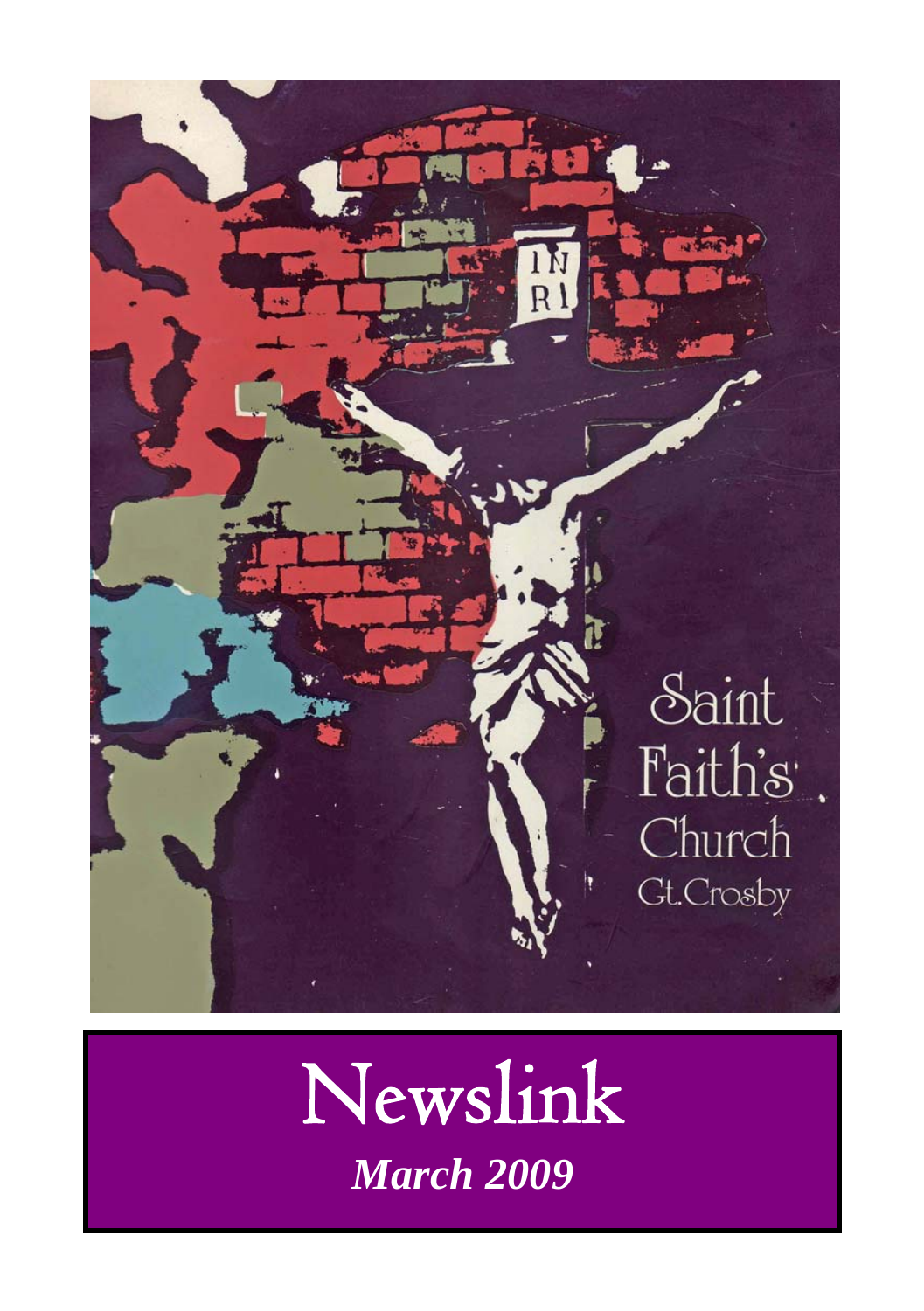# Worship at Saint Faith's



#### **SUNDAYS**

 10.30am Morning Prayer  **11.00am SUNG EUCHARIST and Children's Church**  1.00pm Holy Baptism (2nd Sunday) 7.00pm Compline and Benediction (1st Sunday)

### **WEEKDAYS: HOLY EUCHARIST**

| 10.30am            | Monday                          |
|--------------------|---------------------------------|
| 9.30am             | Tuesday                         |
| 10.30am            | Wednesday (S. Mary's, Waterloo) |
| 9.00am             | Thursday (Holy Days)            |
| 6.30 <sub>pm</sub> | Friday                          |
| 12noon             | Saturday                        |

### **SACRAMENT OF PENANCE AND RECONCILIATION**

Father Neil is available by appointment to hear confessions or to talk about any matter in confidence. The Sacrament of Reconciliation is always available in preparation for Christmas and Easter and at other advertised times.

### **ANOINTING OF THE SICK AND DYING**

Please contact Fr. Neil at any time, day or night, if someone is ill and requires the ministry of a priest.

### **HOLY COMMUNION to the sick and housebound and those in hospital**

If you, or someone you know, would like a visit from a member of the Church, please contact the Vicarage to arrange this. The Eucharistic Ministers are always happy to bring Holy Communion to the sick and housebound. If you are unable to get to church and would like to receive Holy Communion at home please contact Joyce Green (931 4240). If you or someone you know would like to be visited in hospital please let Fr Neil know. Fr Neil will normally try to take Thursday as his day off.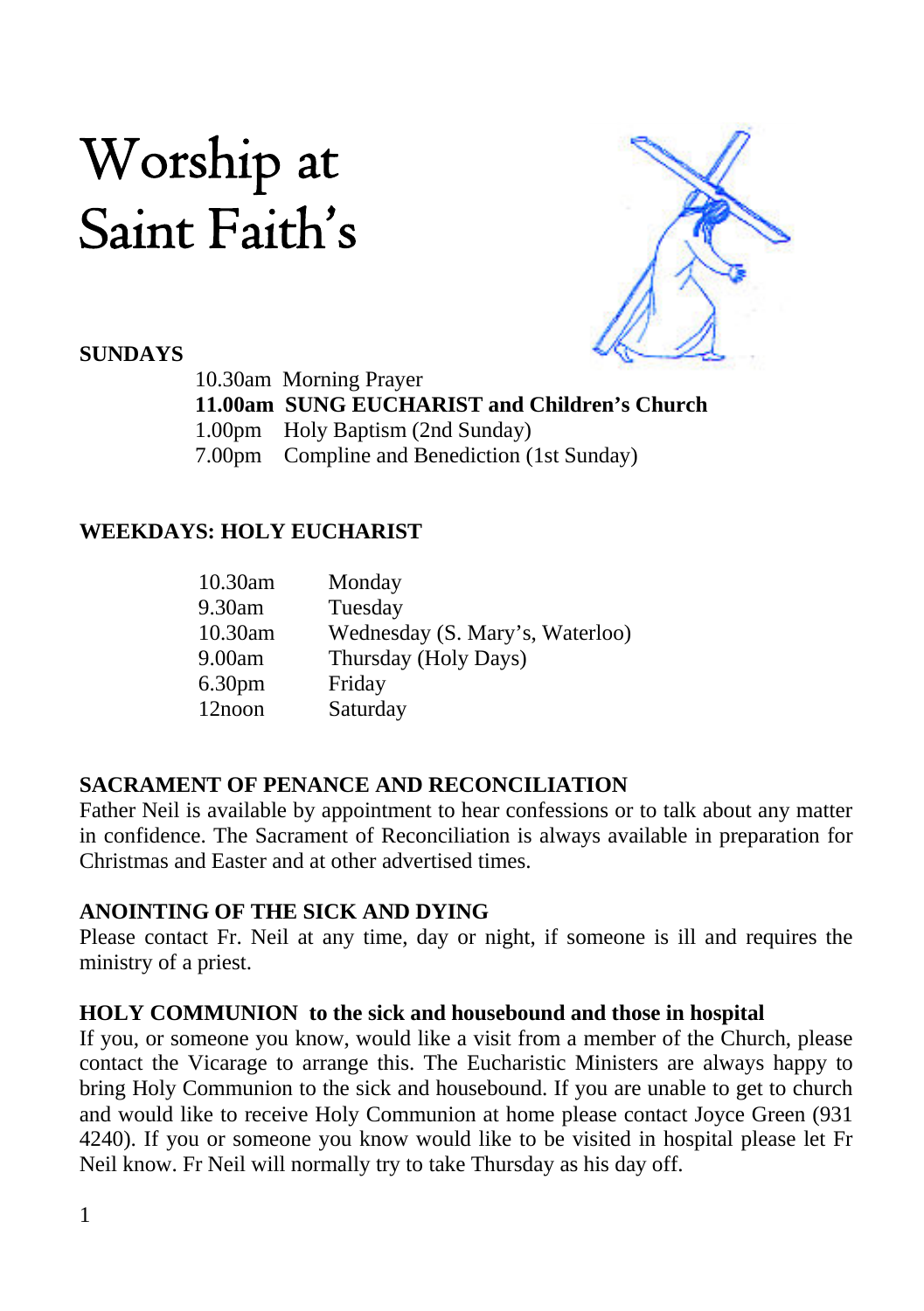

## From the Ministry Team : March 2009

### *And finally ……*

What is essential to Christian belief and what is peripheral? Amid all the theological arguments going on in the church at the current time that seems like quite an important question.

I remember when I was preparing to leave theological college it became clear that some of my colleagues believed that unless you wore one of the cassocks with the 39 buttons down the front (as in the 39 Articles of Religion in the Prayer Book) then you weren't considered to be a proper Christian. Such are the excesses of religious intolerance!

Helpfully, the Christian tradition has something to say on the matter of what is essential and what is not in terms of matters of belief. The mystics of the Christian tradition, those women and men of prayer who are generally counted as being the expert practitioners of the faith, distinguish between ultimate divine reality and humanly thinkable and experiencable forms of divine reality. Or to put it much more simply, because God is God there are many things about God which are beyond our comprehension.

I am indebted to John Hick in his recent book *Who or What is God?* for helping me to think through some of this. He points out that this distinction between a level of knowledge of God which is possible for us human beings, and that which is beyond our understanding, is found not only in Christianity but in Hinduism, Judaism, Buddhism, and Islam as well.

I am immensely encouraged by this, because it suggests to me that so many of the parts of the main religious traditions to which some people cling as if to life itself are actually just provisional. By this I mean that they are the best that mere human beings can do within a particular culture, within a particular historical epoch, and with all the limitations of any human being trying to fathom the mysteries of God. I am also encouraged because I hope it means that there are probably far more things about God which we hold in common with other religious traditions than we think.

A quote from the Sufi tradition (which you could call mystical Islam) written by al-Arabi in *The Bezels of Wisdom* sums some of this up: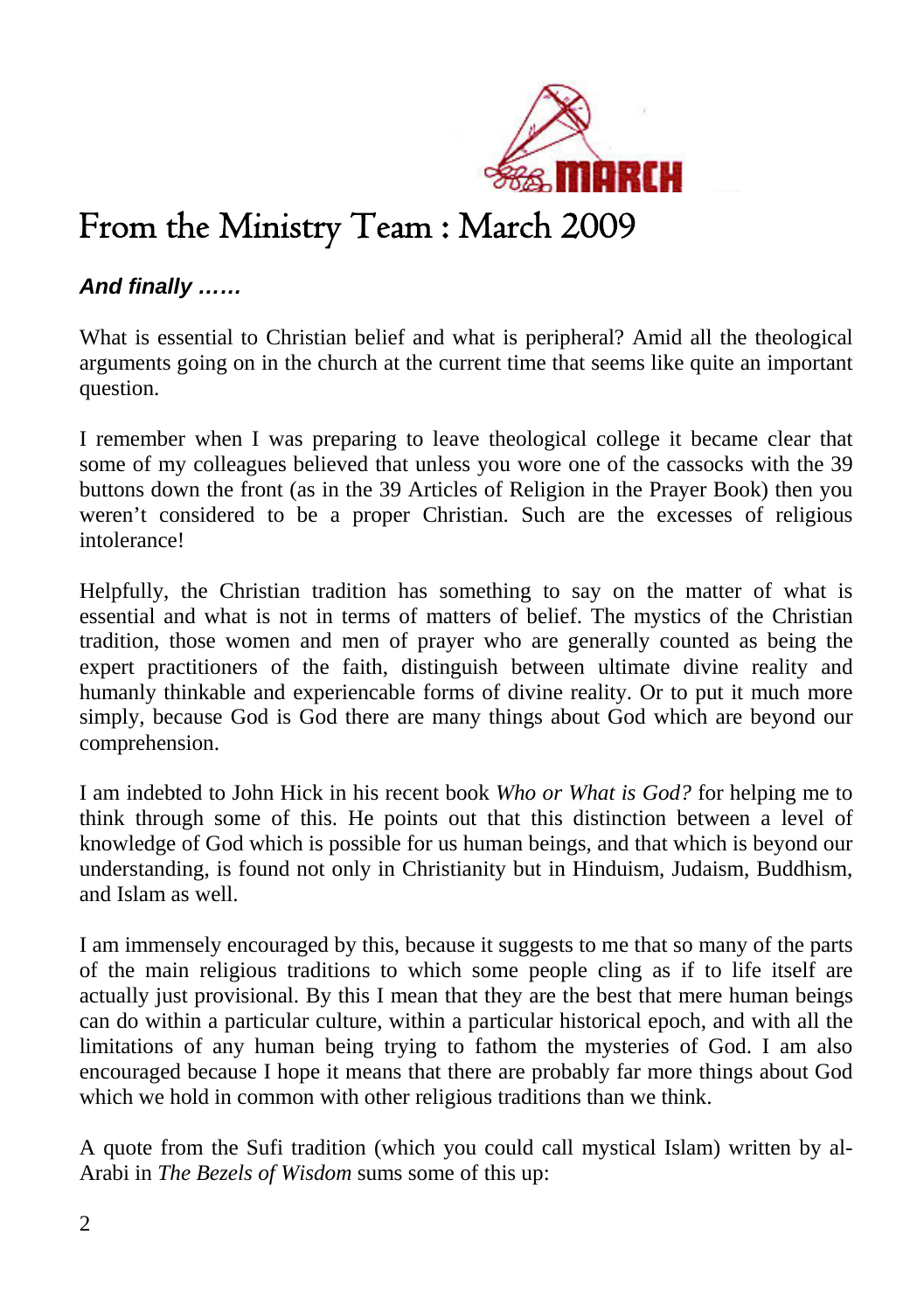"God is absolute or restricted as He pleases; and the God of religious beliefs is subject to limitations, for He is God contained in the heart of his servants. But the absolute God is not contained in anything …….Thus, He is not known (as Allah) until we are known"

It seems to me those words chime almost perfectly with words of St Paul in the First Letter to the Corinthians, Chapter 13: 'Now we see in a mirror dimly, but then we will see face to face. Now I know only in part; then I will know fully, even as I am known'.

Would that some of those Christians who proclaim their views with such absolute certainty could achieve something of this humility.

### **Fr Mark**

*(With thanks to Fr Mark for his thought-provoking articles and sermons over the years, and renewed good wishes for his future ministry. Ed)* 

*\_\_\_\_\_\_\_\_\_\_\_\_\_\_\_\_\_\_\_\_\_\_\_\_\_\_\_\_\_\_\_\_\_\_\_\_\_\_\_\_\_\_\_\_\_\_\_\_\_\_\_\_\_\_\_\_\_\_\_\_\_\_\_\_\_\_\_\_\_\_* 

# Moved by Mission **Fr. Neil writes:**



Lent will be a very different affair for us this year. Discussion groups and Bible studies over the years have helped us to grow in our faith, I hope. But this year we are doing something which seeks ultimately to put others first, but I hope will also be fruitful for our own spiritual development. On five Monday evenings we will be engaging in the *"Mission Shaped Introduction"* course facilitated by the Diocesan Evangelist, Phil Pawley. I sincerely hope and pray – and I hope you will too – that this may be a spiritual springboard to help us focus more sharply on the need to be more 'missionminded' in all we do.

Church leaders and indeed others have said much of the way they perceive Christianity to be marginalised in this country. You may well agree with them. The question is  $$ what you are doing about it? If people do not come into contact with the living God, are we to blame? Is our faith a bit like private treasure which we keep to ourselves, or is it something we feel driven and privileged to share? If it is the former, then we are contributing to the spiritual decline in this country.

As part of our discussion about this at the last PCC we faced some multiple choice questions. Perhaps you would like to consider your answers to the same questions? They are printed below.

#### 3

I am enormously heartened that nearly forty people from our two churches have signed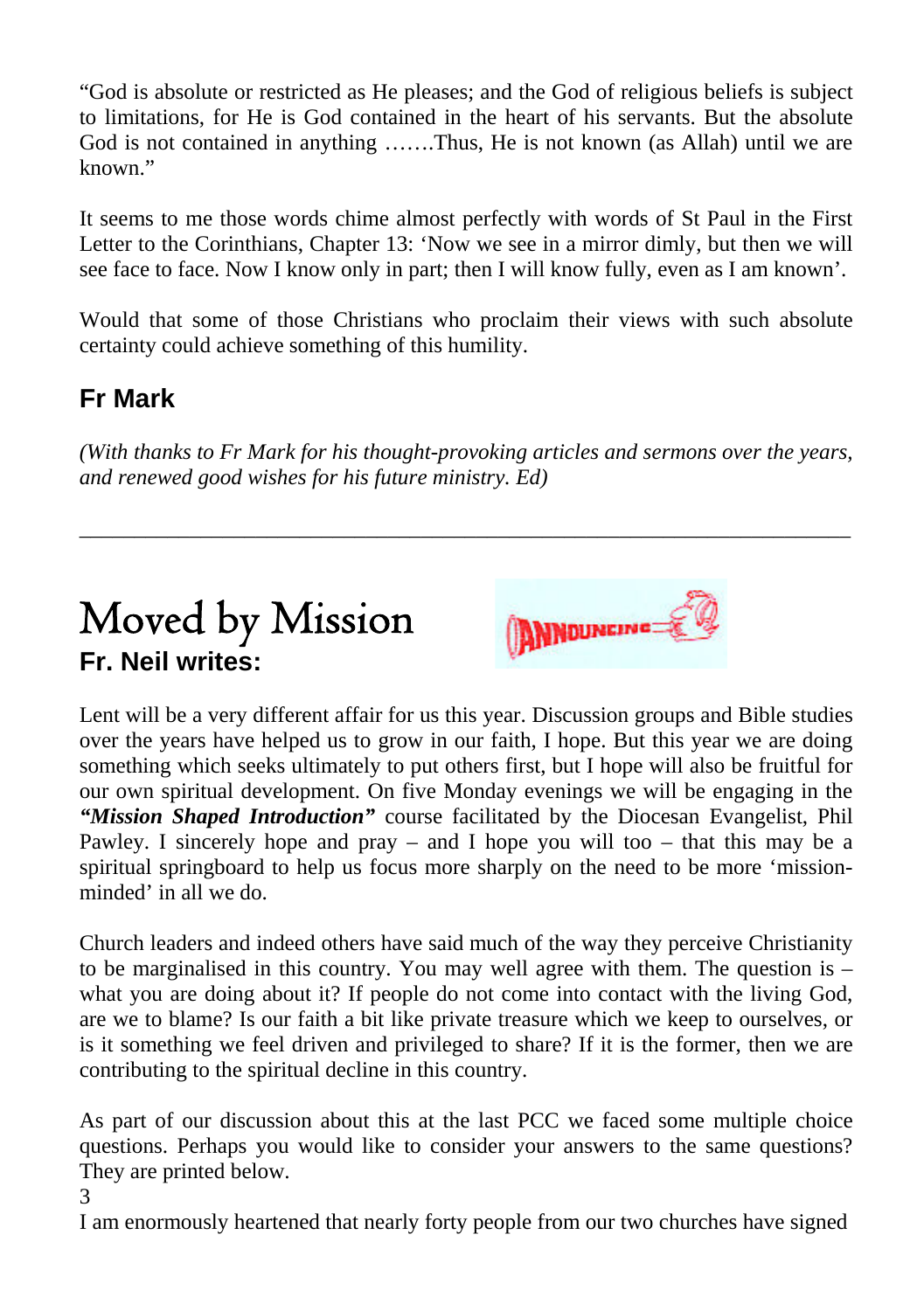up for this. That is Good News to be shared! Please pray for all involved in this endeavour and pray particularly that it will enable us to be a little more confident to give 'an account of the hope that is within us' (1 Peter 3:15).

*Lord, You give the great commission:"Heal the sick and preach the Word."*  Lest the Church neglect its mission, and the Gospel go unheard, *Help us witness to Your purpose with renewed integrity, With the Spirit's gifts empower us for the work of ministry.* 

*Lord, You show us love's true measure: "Father, what they do, forgive." Yet we hoard as private treasure all that You so freely give. May Your care and mercy lead us to a just society. With the Spirit's gifts empower us for the work of ministry.* 

*Lord, you bless with words assuring: "I am with you to the end." Faith and hope and love restoring, may we serve as you intend And, amid the cares that claim us, hold in mind eternity. With the Spirit's gifts empower us for the work of ministry.* 



### Mission – whose job is it anyway?

These are questions considered at St Faith's P.C.C. meeting on  $19<sup>th</sup>$  January and the answers given. How would you answer these questions?

### **How bothered am I about the spiritual poverty and spiritual hunger in this community?**

- A. Not bothered at all  $= 0$
- B. Don't think about it  $= 1$
- C. bothered to some degree  $= 5$
- D. bothered enough to want to do something about it  $= 6$

### **How often do I talk about my faith to others?**

- A. Never  $= 0$
- B. Sometimes  $= 10$
- C. I'm C of  $E$  we don't do that! = 0
- D. Whenever I get the opportunity  $= 2$

### **When did I last invite someone (non church member) to come with me to church?**

- A. Can't remember!  $= 2$
- B. Within the last year  $= 4$
- C. Within the last month  $=$  3
- D. Within the last week  $= 0$
- E. Never at all  $=$  3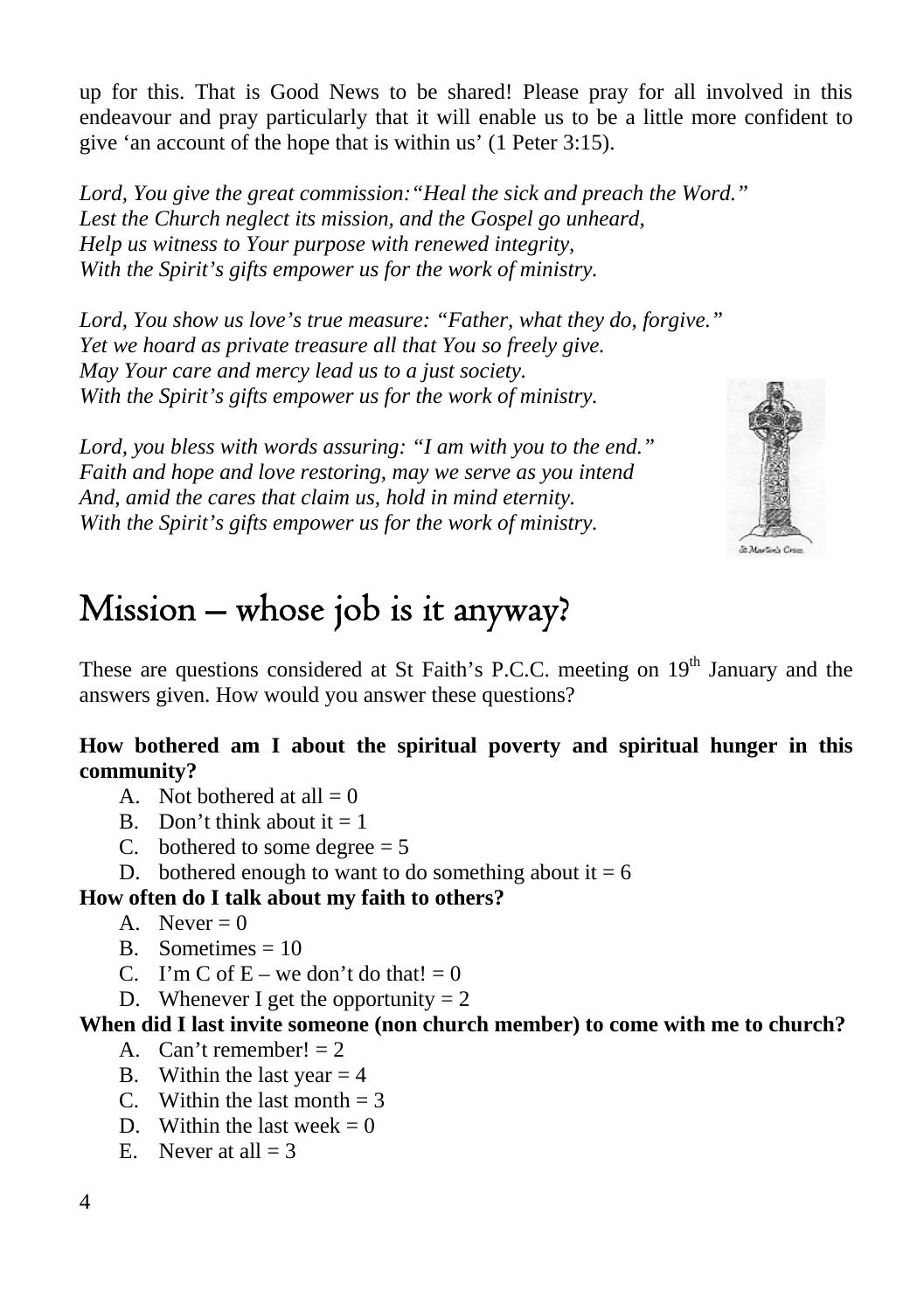**Whose job is it, do you reckon, to spread the Good News of Jesus?**

- A. The Bishop  $= 0$
- B. Churchwardens and Ministry Team  $= 0$
- C. PCC members  $= 0$
- D. Mission Committee  $= 0$
- E. Mine  $= 12$ .

**How often, outside service times, do I set time aside for personal prayer?**

- A. Daily  $= 11$
- B. Weekly  $= 0$
- C. Monthly =  $0$
- D. When I feel like it  $= 1$
- $\mathbf{E}$ . Never = 0

**Am I prepared, with others on the PCC, to give a lead in the parish's mission and outreach?**

- A.  $Yes = 11 \frac{1}{2} ()$
- $B$ .  $No = \frac{1}{2}$

**Which best describes my church attendance (tick more than one if that is appropriate)?**

- A. I come for my own personal reasons  $= 6$
- B. I come to be with other Christians  $= 3$
- C. I come to pray for those who aren't Christians  $= 2$
- D. I come to be spiritually 'recharged' for the week  $= 6$
- E. I come to be changed by  $God? = 7$

**What priority do I give to speaking to people in church I do not know? (either those who have attended as long as you but who you have never spoken to, or visitors)**

- A. I always speak to people I don't know  $= 3$
- B. I sometimes speak to people I don't know  $= 9$
- C. I prefer to stick to my own friends  $= 0$
- D. I'm too busy doing 'other things' to have time to speak to strangers  $= 0$

**Am I prepared to get more involved in issues concerning the community we serve?**

- A.  $Yes = 6$
- B. It would depend what they were and the time commitment involved  $= 6$
- C. No  $= 0$

### **Do I feel confident explaining the Christian faith to non-believers?**

- A.  $Yes = 4$
- $B. \quad No = 2$
- C. It would depend upon the situation  $= 6$

### **Would you appreciate some help in learning to share your faith?**

- A.  $Yes = 11$
- $B$ . No = 1
- C. That's not what coming to St. Faith's is about  $= 0$

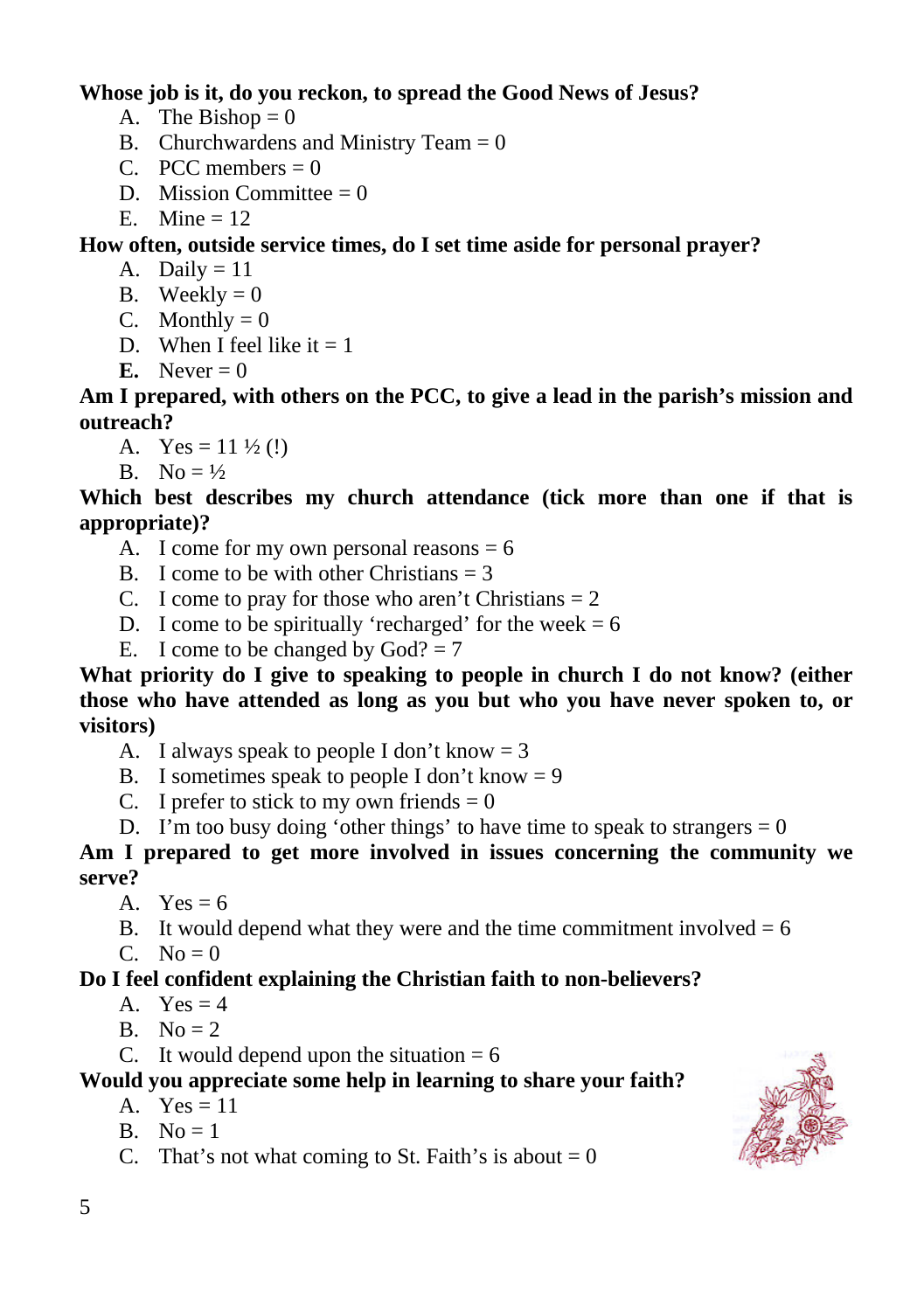# LENT 2009

### **Wednesday 25th February ASH WEDNESDAY – the First Day of Lent**

| 7.30 am    | Holy Eucharist and imposition of ashes (SF)                 |
|------------|-------------------------------------------------------------|
| $10.30$ am | Holy Eucharist with hymns and imposition of ashes (SM)      |
| 8.00 pm    | <b>SOLEMN EUCHARIST</b> and imposition of ashes             |
|            | Preacher: The Reverend Frances Shoesmith (Pioneer Minister, |
|            | Liverpool Diocese) followed by Baked Bean Supper (SF)       |

### **Fridays in Lent in S. Faith's or S. Mary's at 6.30 pm**

**Stations of the Cross and Holy Eucharist** 

- 27 February S. Mary's
- 6 March S. Faith's
- 13 March S. Mary's (\*)
- 20 March S. Faith's (\*)
- 27 March S. Mary's
- 3 April S. Faith's

(\*) these services will take the form of a meditation on the Way of the Cross with poetry, visual imagery and music, both classical and contemporary.

### **Sundays in Lent in S. Faith's at 7.00pm**

### **Devotional Meditation and Benediction led by Fr Neil**

"The Journey to the Cross, in words and music, as seen by…"

- 1 March Pilate
- 8 March Barabbas
- 15 March Simon of Cyrene
- 22 March Mary, the Mother of Jesus
- 29 March The Centurion at the foot of the cross

# Pantomime Time! **Fr. Neil**

By the time you read this we will have enjoyed yet another fantastic pantomime by our United Benefice Dramatic Society. Next month there will be reports and pictures to give a flavour of what you missed if you didn't see it! I simply want to record at this stage my grateful thanks to all who have given up so much time, talent and skill to work together to produce it. The team work is second to none as I'm sure you will all agree. And before we know it, Leo will be casting the next one….. oh yes he will!! 6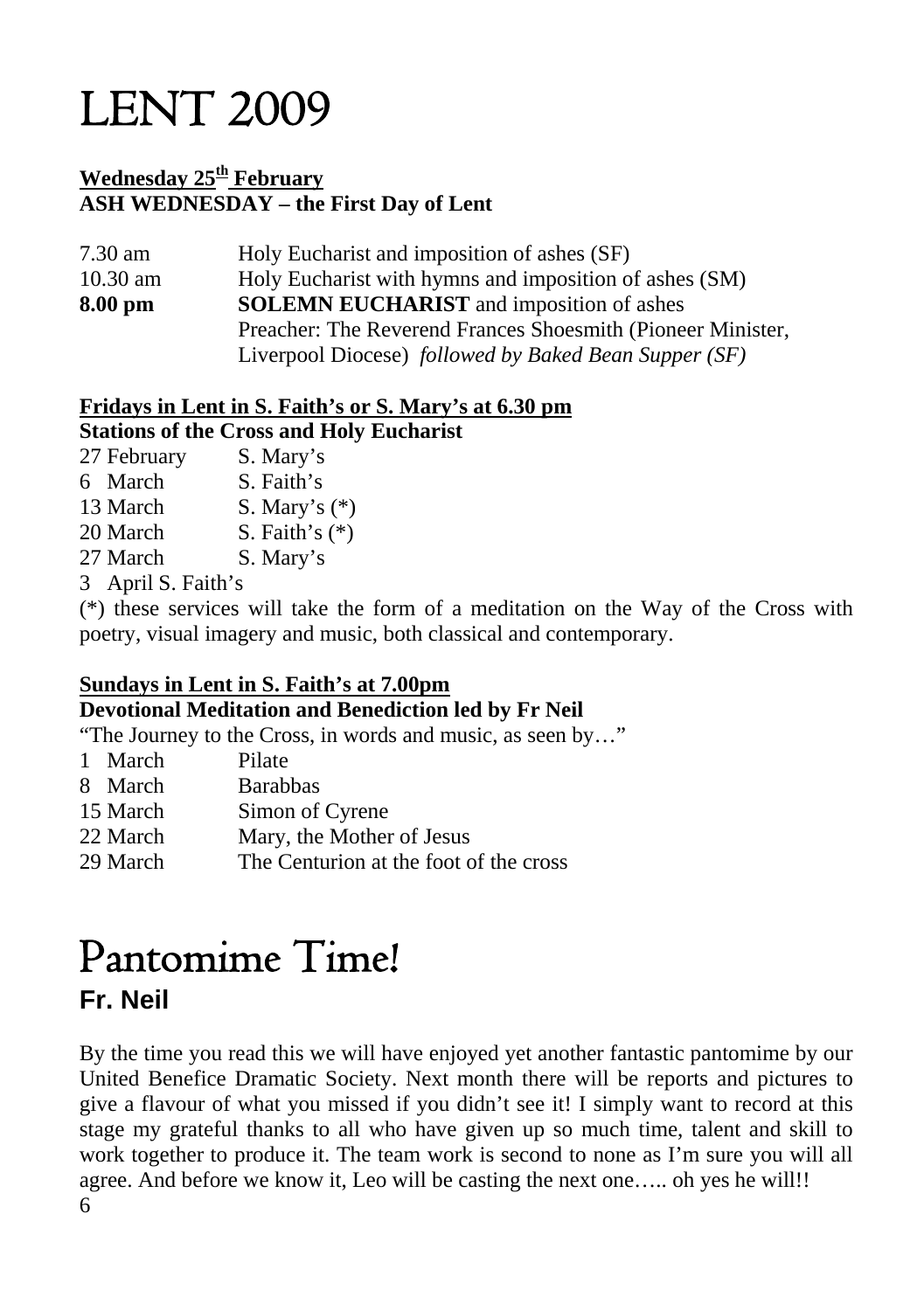# Evolution or Revelation?

### **Fred Nye**

February 12th this year marked the two hundredth anniversary of the birth of Charles Darwin. There has been quite a razzmatazz in the media about it, and rightly so. Darwin's ideas are perhaps even more important now than in 1859, when he published his famous book *On the Origin of Species by means of Natural Selection, or the preservation of favoured races in the struggle for life.* 

In this great work he proposed that all the different forms of life, from flies to jellyfish, from monkeys to mankind, had not been created separately and once and for all. Instead, all life became progressively modified to its environment, changing in form and behaviour over millennia. When creatures are poorly adapted to their environment they die before they can reproduce themselves, leaving those better equipped (the 'favoured races') to produce progeny. These in turn inherit the qualities necessary for survival and transmit them to their own offspring. In today's language we would say that small genetic variations, when acted on by this process of 'natural selection', lead over immensely long periods of time to dramatic changes in living organisms and the emergence of 'new' species. Moreover Darwin also realised that this process, traced backwards in time, implied that all living things had a common ancestry. In one of his notebooks he drew a rough 'Tree of Life' showing that many species may have budded from a single ancestral stem, writing tentatively above it - 'I think'!

In the 150 years since the *Origin of Species*, much evidence has emerged to support Darwin's ideas. Nevertheless they continue to provoke both scientific and religious controversy. Fundamentalist Christians and 'creationists' reject them completely on the grounds that they contradict the book of Genesis. On the other hand scientists such as Richard Dawkins (who some regard as equally 'fundamentalist'!) use evolution as a weapon to attack the very nature of religion.

Why am I writing about Darwin in a Church magazine? It's because he raises absolutely fundamental questions that affect Christian belief and behaviour. Number one: how much do we value truth? If it conflicts with our ideas about our status, if it makes us uncomfortable, how do we react? Do we reject the truth or try to argue it away, or do we instead begin to examine ourselves and our values a little more closely? Do we see ourselves as lords of creation produced by a special Act of God? Or do we see ourselves as part of a long, painful, painstaking and sacrificial process of creation, a process moreover that may not yet have reached its conclusion?

Number two: do we fully appreciate what it means to be part of the Tree of Life? DNA analysis has shown that there are few differences of any consequence between human beings, and not many more between ourselves and chimpanzees. Even more startling, 7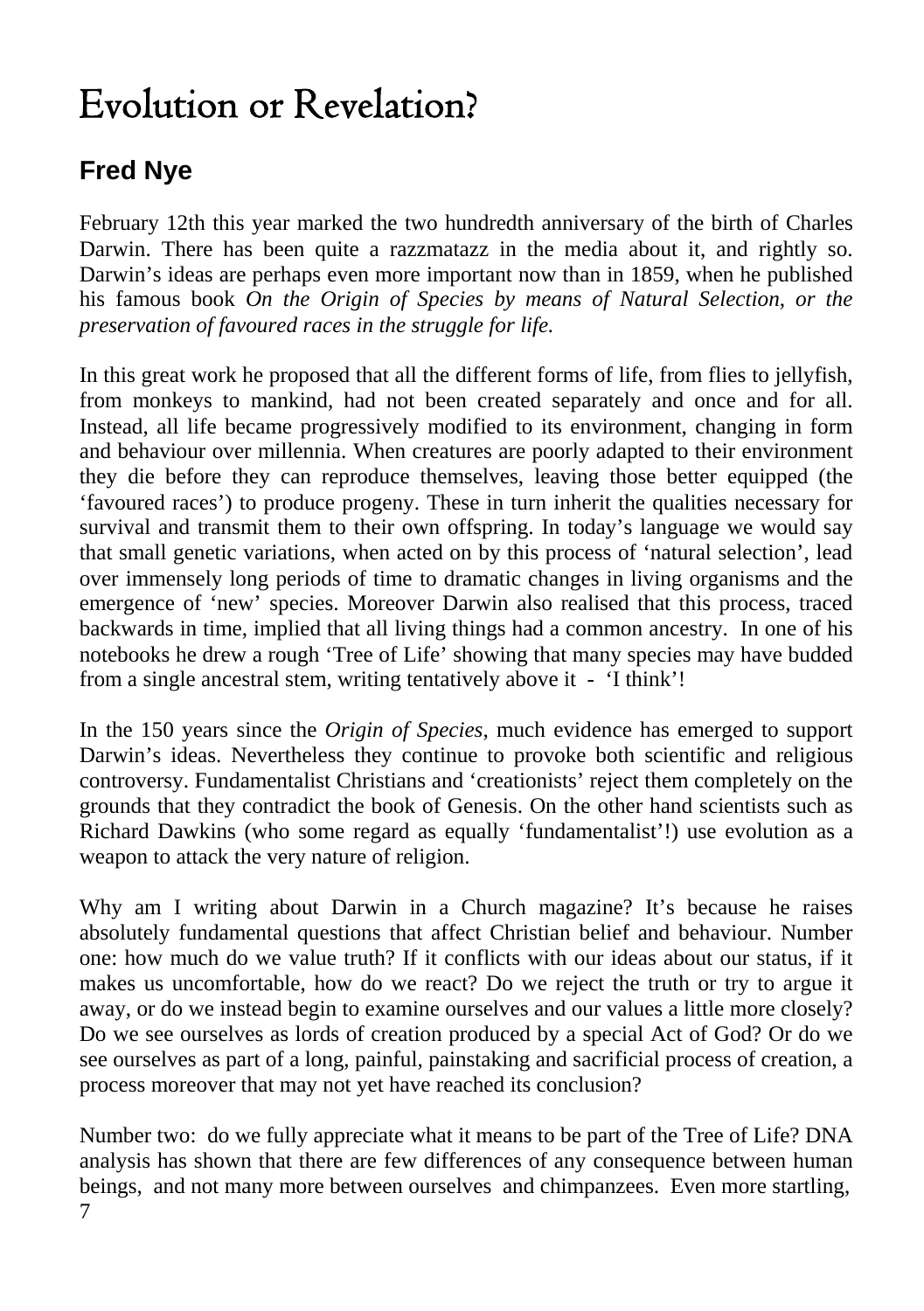we share much of our genetic material with 'lowly' creatures we might find difficult to accept even as distant relatives – as an example, there is a gene which governs the formation of the eye, both in man and the house fly! There is thus an almost mystical unity to life on earth. It is as if we were not many organisms, but one living creature, sustained and nourished by its Origin over aeons of time. And any threat to a part becomes a threat against the whole. We have a responsibility to conserve and protect all species and individuals. We have a responsibility to treat the Family of Man as just that. Men and women around the world are our brothers and sisters: that is a matter of fact and not a way of speaking, or a bit of wishful thinking.

Number three: the idea of Evolution teaches us how intimately moulded the earth is to life, and life to the earth. For better or worse, the environment changes life, and increasingly we ourselves are changing the environment. The future of the earth and the life it bears now depends on whether as human beings we really understand our place within it. Are we the Lords of Creation? Or are we mere creatures, the stewards of Creation and the servants of its Creator? Genesis tells us that we are to 'have dominion over … every living thing that moves upon the earth'. That dominion, that power, is not a right but a privilege and a responsibility. We have the power to ruin or renew the earth; the buck of Creation stops with us.

As you may have realised by now, I am not a creationist, but that is not to say that I don't believe in creation or the Creator. What I do believe is that truth is one and indivisible and that God speaks to us, not just through the Bible and the creeds, but also through the evidence of the natural world which he has created, and which bears the signature of his self-giving and loving handiwork. It may seem controversial, but to me the theory of evolution is every bit as revelatory as the book of Genesis.

In portraits taken towards the end of his life Darwin in his long white beard looks like one of the Old Testament prophets. Maybe the resemblance is more than superficial!

### **Fred Nye**

# Calling all Jumblies!

We are holding a jumble sale in aid of church funds on **Saturday 14th March** at the Church Hall, Milton Road. Admission will cost 20p and doors will open at 1pm.

If you have any items of clean, saleable goods, please bring them to church from Sunday  $1<sup>st</sup>$  March or drop them off at the Hall on Friday,  $13<sup>th</sup>$  March any time from 4.00 pm. 8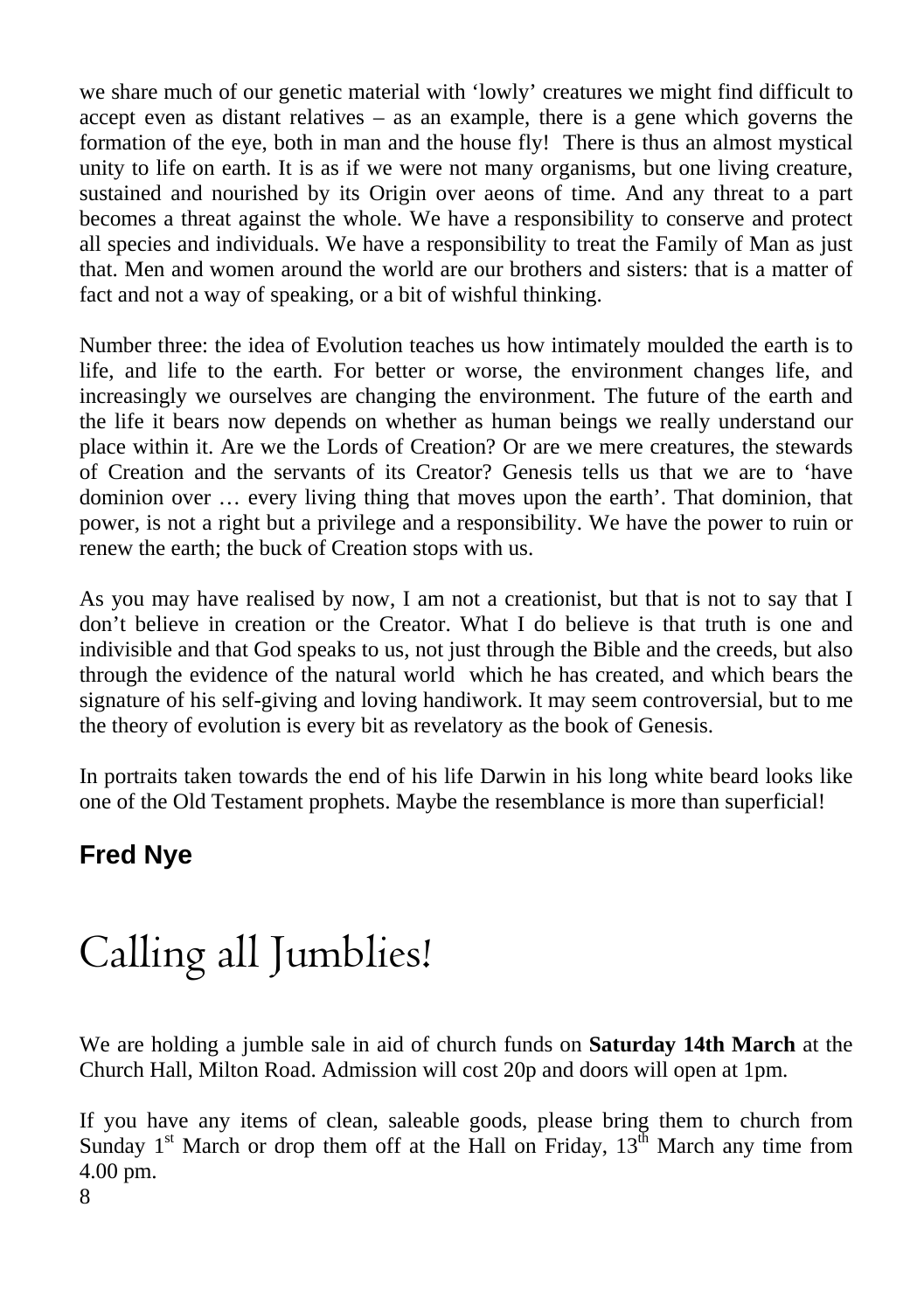If you can help in any way, manning stalls, helping with refreshments etc, please see Corinne. This sale is in aid of church funds, so we really want to make it a success and raise plenty of money for church whilst giving everyone the opportunity to beat the credit crunch and bag a bargain!

# Yorkshire Explorers **The Men's Group Retreat 2009**

### **Wat Zakairen**



Ten of us made the trip to Yorkshire, the largest number we have ever had at David's House. Four cars headed north on the morning of  $22<sup>nd</sup>$  January and in keeping with tradition we assembled at The Bolton Arms in Downholme for lunch. After this we drove the final five miles to David's House and unpacked for our stay. A number had pre-assigned jobs but most of us were simply fetchers and carriers. We noticed that the cold winter had delayed much growth in the garden and surrounding woodland; there was no sign of the custard plants and even the snowdrops had not appeared. However, their cousins in Crosby gardens were already in bloom.

One of the first jobs was to light the fire, a task previously undertaken by our departed brother Kevin, who always kept a blazing fire going throughout our weekends. Sad to report his latter day apprentices have much to learn and it took some time to get a blaze going and over the weekend large amounts of firelighters were consumed. Geoff and his catering team set to work in the kitchen preparing crumpets and toasted tea cakes for Fr Charles and anyone else with space to spare after lunch. *(Photo top right, centre page spread)* When this task was complete the hard fried eggs were cooked and frozen for the weekend's breakfasts.

Normally Saturday morning is devoted to a discussion followed by a Eucharist but this year we had a scheduling problem. A group of us wanted to venture north in order to visit the Open Air Museum at Beamish but this was shut on Friday and so we decided to transfer the days; after all if you can do it for Saints' days it would be OK with us. Hence Friday took place on Saturday and Saturday was moved forward a day to Friday. Still with me? Don't worry if you aren't: we confused quite a few people over the next two days.

This year's discussion was on the subject of Friendship, and this was followed by the Eucharist, as usual presided over by Fr Charles. The "In House" Eucharist is normally accompanied by lots of smoke but Fr Charles has a cough and so we had to forego the incense, however, the event was as moving as ever, particularly when we remembered Kevin, his name having recently been inscribed on the communion paten. 9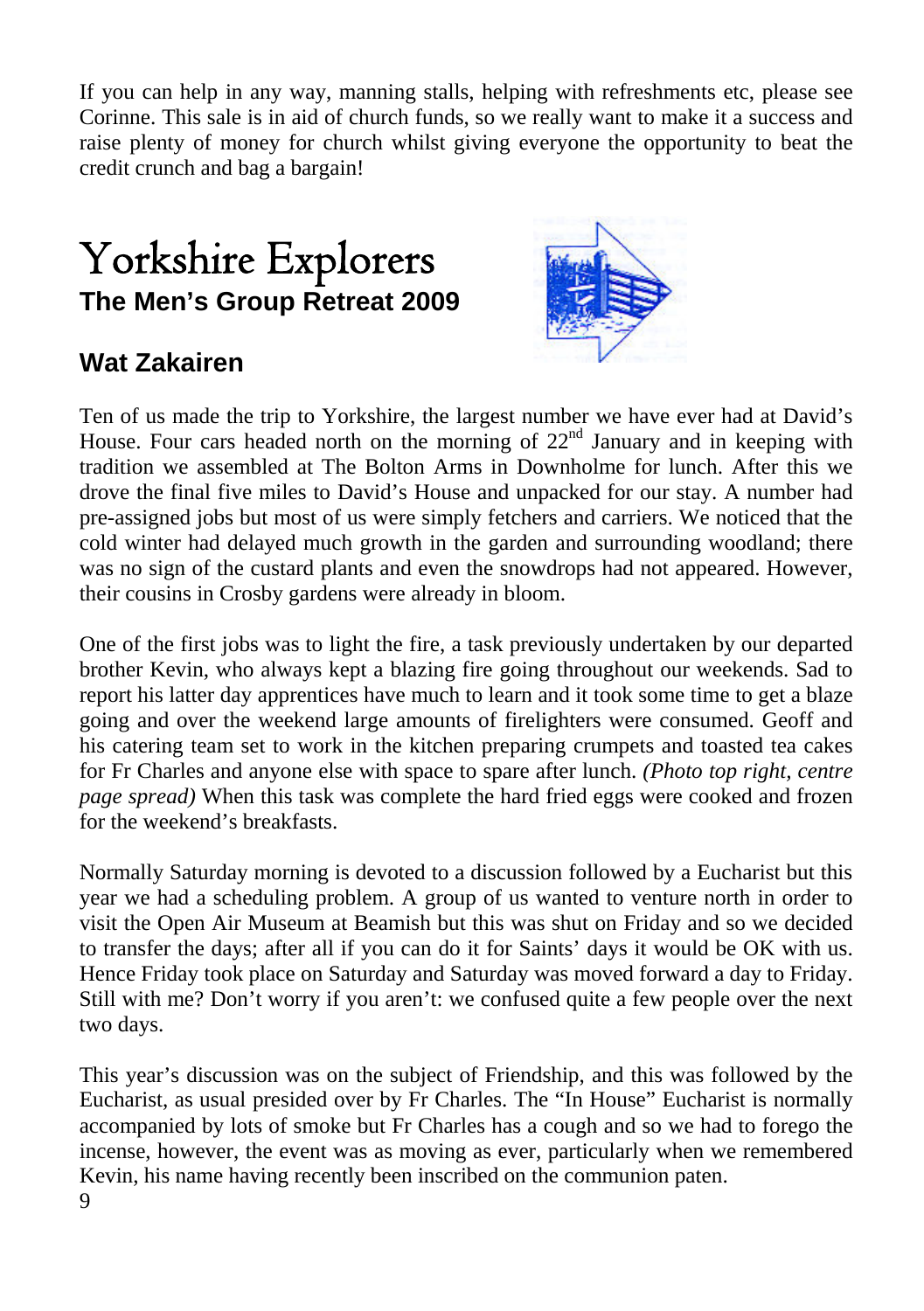Following lunch, four of us set off in search of the ruins of Easby Abbey which are situated just outside of Richmond. We had studied the map and thought we would find the place easily but we were wrong. After doing a circuit of the "Richmond Ring Road" we decided to call on the help of the barmaid in a local hostelry. Her directions were pinpoint accurate and the beer was also good. The abbey ruins are spectacular, well worth the extra miles it took to find them. The weather was perfect, a clear sunny day even though it was cold. Looking at ruins like these you have to admire the skill of those who built such structures so many centuries ago and thank English Heritage for preserving what remains.

We engaged in conversation with the only other person at the abbey and he told us about the old railway station at Richmond. That would be our next stop. We had actually seen it during our circumnavigation of Richmond so finding it again was easy. The main part of the station had been converted into a lecture/exhibition area with café facilities but there was another area devoted to small businesses. In that we found a micro brewery, a cheese maker and a confectioner. The micro brewery was the first stop followed by the cheese maker. We were so engrossed watching the hard working confectioners making fancy patterns on chocolates and packing fudge that we forgot the time; we would be too late for afternoon tea at David's House.

On Friday evening after dinner Leo organised a read-through of the pantomime script; despite the fact that of the ten people present only he has a part in the pantomime. Naturally, the reading bore little resemblance to the actual script but was great fun and very amusing. *(Photo lower right)*

On Saturday (transferred from Friday) the Easby Abbey four headed north to Beamish and the others had a lazy morning followed by a trip to Richmond in order to replenish the larder and, at the insistence of Fr Charles, test the local beers. Although the winter season meant that only the town and tramway at Beamish were open, the visit was well worth the journey. Beamish town is based upon life in 1913 with the shops and houses offering a brilliant example of life during that period. Naturally we had a drink the in the local hostelry but unfortunately it was at 2009 prices. Typically the print shop was educational and we learned a number of new things including the derivation of the phrases "to coin a phrase" and "mind your ps and qs". In the stable area we encountered a display of riding equipment including several bottles of embrocation. You don't see this around these days but all of us remembered being saturated in it as youngsters to combat sprains, aches and pains. *(Photos bottom left and bottom centre)*

Last year our Saturday evening meal was a "delayed" Christmas dinner and so this year we decided to have a formal dinner preceded by canapés and sparkling wine. Arrayed in our dinner jackets and black ties (or whatever colour we felt like wearing) we gathered in the "West Wing" of David's House for official photographs. The four course meal provided by Geoff and his catering team was a classic (as usual) and even Fr Charles waited until he had said grace before tucking in. *(Photos top and centre left: in these exposures all are fully dressed (!))*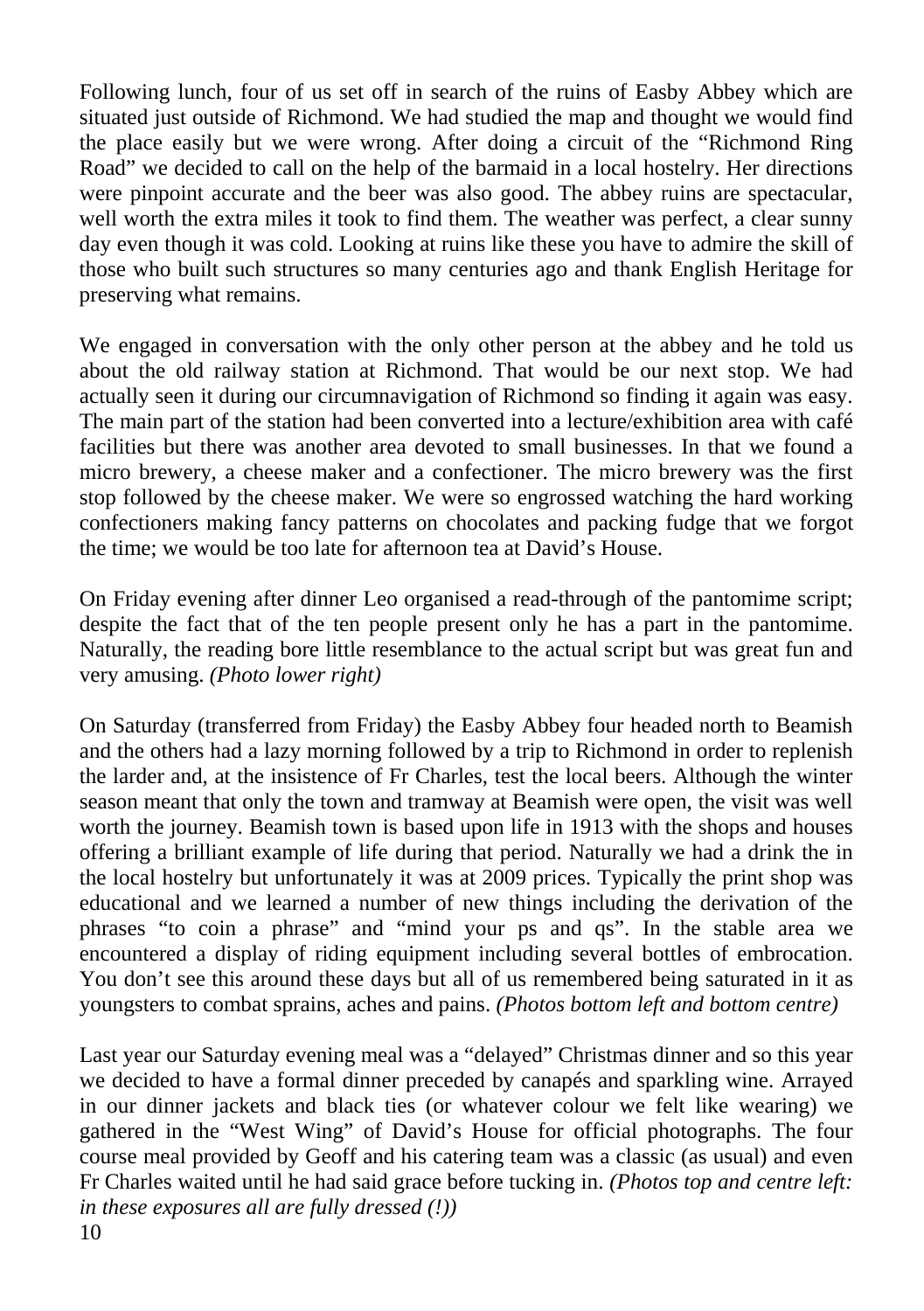Sunday morning meant church at St Edmund's where the visiting Men's Group have been made welcome in previous years. Three of our party (Leo, Ron and Brian) had to return home on Sunday morning and Fr Charles was the visiting preacher so six of us doubled the congregation. Sadly the locals had forgotten that we were coming this week and so the promised coffee (not Fair Trade) did not materialise but we have been assured that there will be coffee when we are at St Edmund's next year. After lunch we headed for Reeth via Marrick Priory. Unfortunately the local authority had decided to close the convenient access to this ruin and the next was on the other side of the river so we decided to give the priory a miss and refresh ourselves in Reeth. After warming ourselves in the bar of The Buck Inn *(Photo centre right)* we bought an ice cream in remembrance of Kevin.

We all approached the weekend with some apprehension, as this was the first time that Kevin would not be at David's House, at least not physically. We missed Kevin and thought about him daily, frequently laughing at the things he would do or say. That is the way it should be: we only pass this way once but we should make a difference and Kevin did. As it turned out we thoroughly enjoyed ourselves, remembering Kevin with affection and humour.

Rick and Michael (H) left on Monday morning and so after lunch the remaining five, Geoff, Paul, Michael (T), Fr Charles and I headed to Richmond in order to visit the castle. *(Photo upper centre)* Although the Men's Group have been visiting David's House for over ten years we have never visited this beautifully maintained ruined Norman castle. The weather was fine and sunny but there were few people in the castle so we were able to explore at our leisure. As four of the party had not seen the station, we went there for a coffee and look around then returned to Richmond for bags of chips. Although only half of our original contingent remained Monday evening was jovial but we were also making ready for departure the next day.

The "Weekend" was excellent and the fine weather meant that many people ventured further afield than they normally do. We enjoyed good company and good food but all good things come to an end. However, as Kevin would have said "Only 51 weeks and two days".

*(PS The author tells us that his nom de plume is based upon a phrase used constantly throughout the weekend by at least one person; it is believed to come from the television comedy "Gavin and Tracy" (he may have meant 'Stacey'). His photographs, linked in the text above, grace the centre pages, where sharp-eyed readers may winkle out his name. Ed.)* 

*\_\_\_\_\_\_\_\_\_\_\_\_\_\_\_\_\_\_\_\_\_\_\_\_\_\_\_\_\_\_\_\_\_\_\_\_\_\_\_\_\_\_\_\_\_\_\_\_\_\_\_\_\_\_\_\_\_\_\_\_\_\_\_\_\_\_\_\_\_\_* 

### Squeezing it in…

Editorial apologies to contributors who have been squeezed out of this issue through lack of space. These include Michael Holland and 'Mrs Beamish', but you read his piece next month and sample her on the church website' s jokes page now…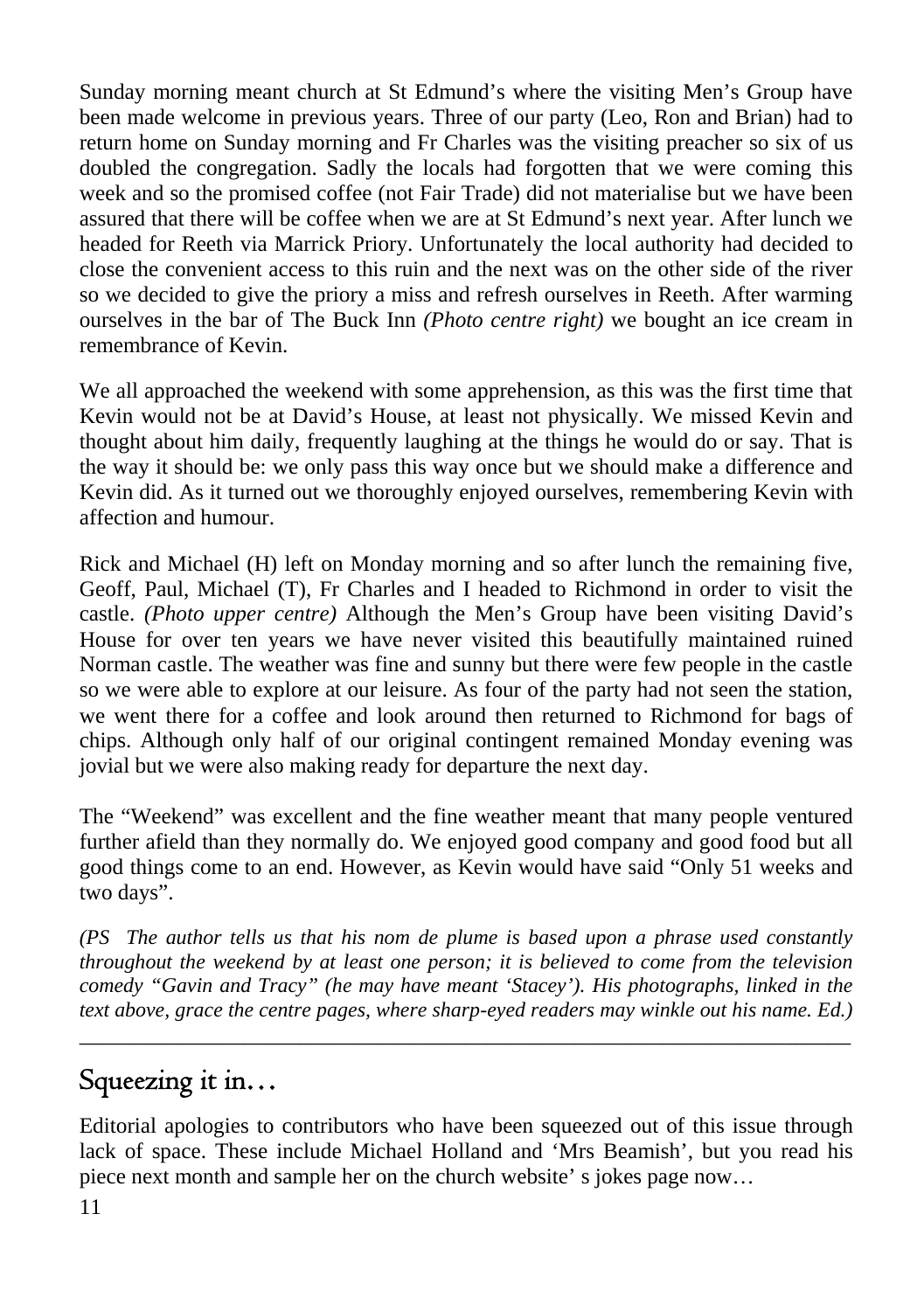













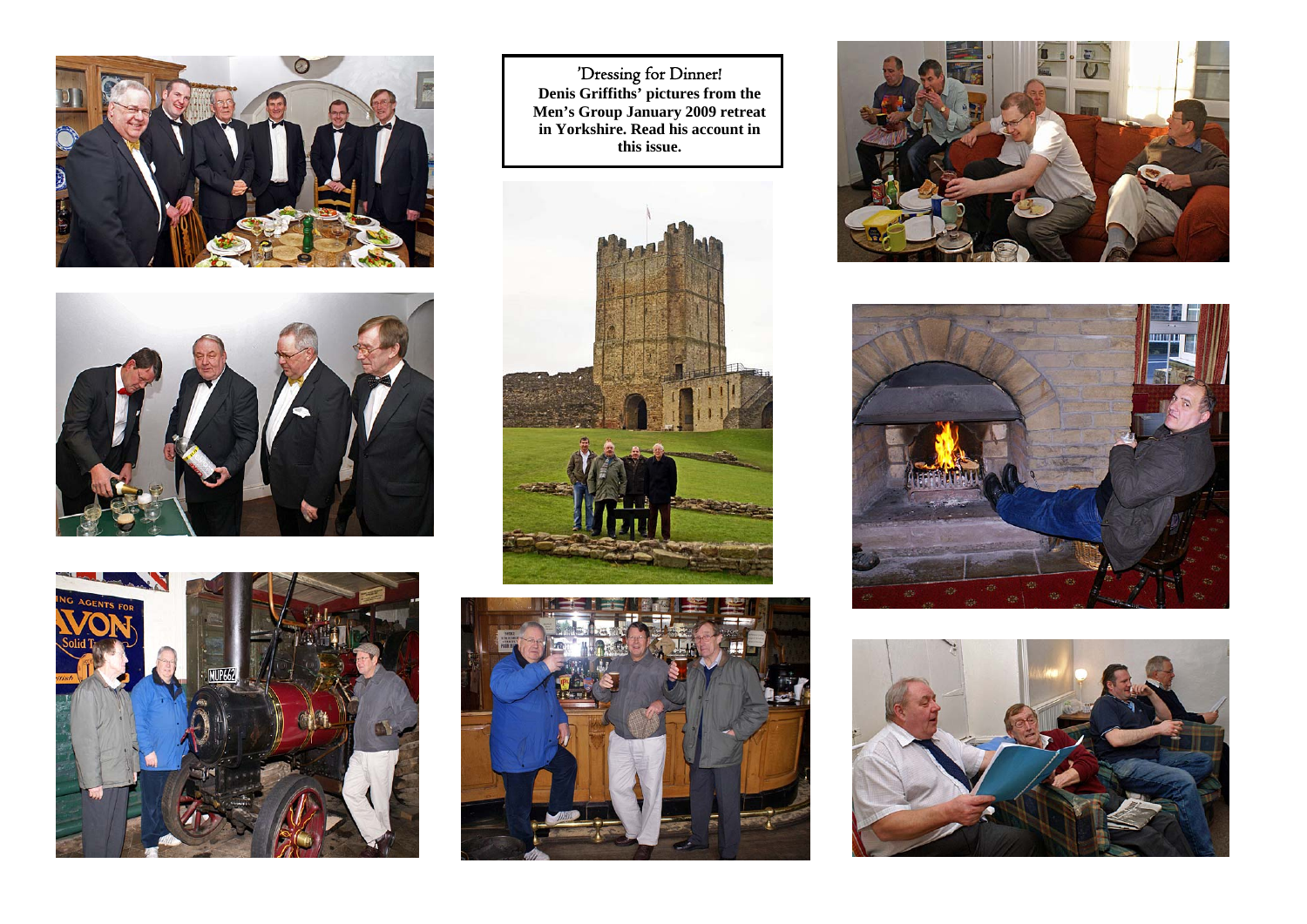# O Deus Ego Amo Te

I am not moved to love thee, my Lord God, by the Heaven thou hast promised me: I am not moved by the sore dreaded hell to forbear me from offending thee.

I am moved by thee, Lord; I am moved at seeing thee nailed upon the cross and mocked: I am moved by thy body all over wounds: I am moved by thy dishonour and thy death.

I am moved, last, by thy love, in such a wise that though there were no heaven I still should love thee, and though there were no hell I still should fear thee.

I need no gift of thee to make me love thee; For though my present hope were all despair, As now I love thee I should love thee still.

#### *Miguel de Guavera, translated by Samuel Beckett*

O God, I love thee, I love thee - Not out of hope of heaven for me Nor fearing not to love and be In the everlasting burning. Thou, thou, my Jesus, after me Didst reach thine arms out dying, For my sake sufferedst nails and lance, Mocked and marred countenance, Sorrows passing number, Sweat and care and cumber, Yea and death, and this for me, And thou couldst see me sinning: Then I, why should not I love thee, Jesu, so much in love with me? Not for heaven's sake; not to be Out of hell by loving thee; Not for any gains I see; But just the way that thou didst me I do love and I will love thee; What must I love thee, Lord, for then? For being my king and God. Amen.

*Gerard Manley Hopkins*  12

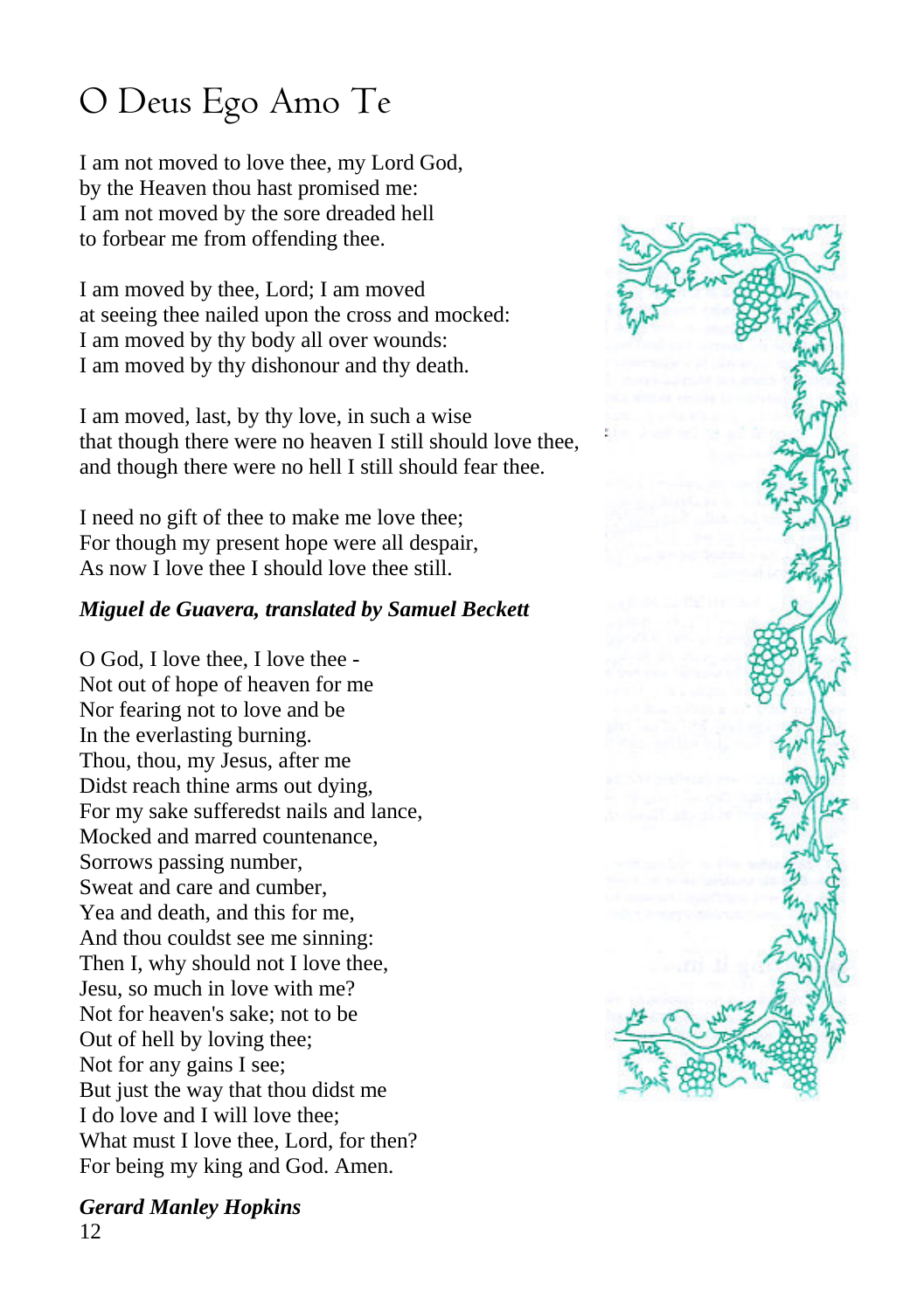

### Dressing Up for the Panto

**Lillie Wilmot's images of the rehearsal costume photocall for 'Rumpelstiltskin'. More pictures on the back cover… and the real thing in next month's magazine!** 





### Praying for Unity

**Fr. Neil with the Revd Ian Smith (Ecumenical Development Officer, Churches Together in Merseyside Region) who preached in Saint Mary's and Saint Faith's on Christian Unity Sunday, 2009.**





### Rita Woodley R.I.P.

**Rita died on 31s<sup>t</sup> January, and her funeral took place on <sup>10</sup>th February.** 

**Read Fr. Dennis's appreciation elsewhere in this issue**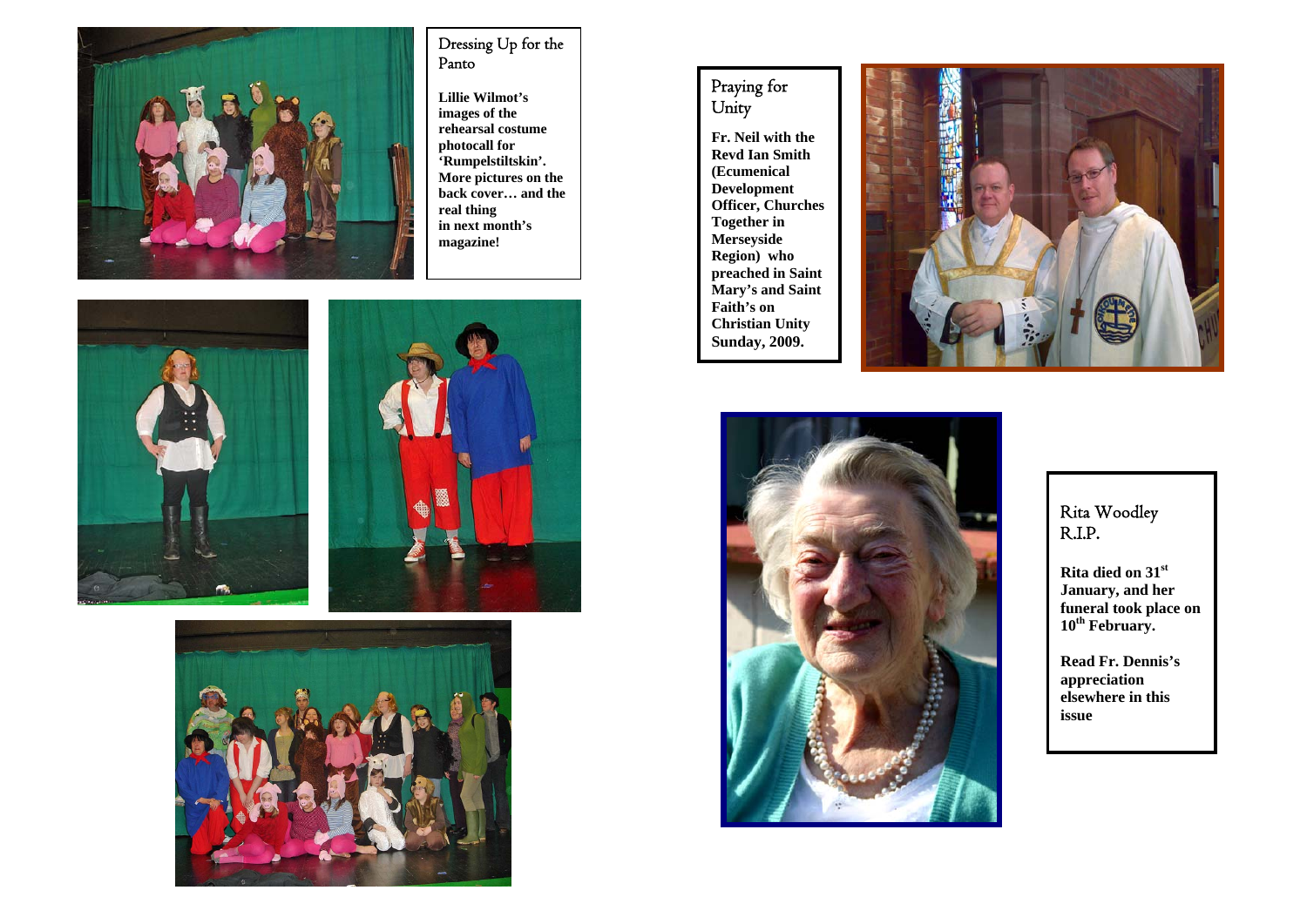# Rita Woodley R.I.P.

### **Fr Dennis**

For many of us an abiding memory of our very dear sister in Christ will be that of Rita on her bike, cycling up and down College Road. She was one of the very few remaining parishioners whose memory and strong links with St Faith's spanned a period of seven or eight decades, back to the incumbency days of Canon Brierley in the 1930s and Father Schofield in the 1940s.

Born in Endbutt Lane, Rita attended Seafield Convent School and at the outbreak of war, while in the course of her teacher training at St Katherine's College, Woolton, was evacuated for a year to the Lake District.

In the 1930s Rita was confirmed at St Faith's and amongst her friends were Audrey McCulloch, mother of our friend Nigel, now Bishop of Manchester, and the Merchant Taylors' schoolboy Robert Runcie, later to become the 102<sup>nd</sup> Archbishop of Canterbury. As a teenage girl Rita enjoyed membership of the Church's Guide Company and Sunday School, and in 1941 she married Harold, a local architect.

Throughout her many years at St Faith's, Rita was a dedicated and enthusiastic supporter of overseas missionary work and other good causes, and Bring and Buy Sales were often held at the family house in College Road, a property formerly occupied by the assistant clergy of St Faith's.

A very active member of the Mothers' Union and, later, the Horsfall Club, Rita was also a keen supporter of the ecumenical movement, and was happy to make her home available as one of the church's Parish Centres.

She enjoyed travel and took delight in attending Guide camps as a girl and going abroad, including to Germany, when she had the opportunity in later years. Once her family were old enough she returned to teaching on a part-time basis at St John's C of E Primary School and at Sacred Heart High School. She had an enquiring mind and was always eager to learn. Amongst subject classes she attended at night school were those in dress-making, psychology and foreign languages.

In the mid-1960s, along with Alan Rigby, Caroline (Bunny) Mountfield, Emily Conalty, Beatrice Brooker, Chris Price and myself, Rita played a major and invaluable role in helping to relaunch the parish magazine from its moribund state into the excellent vehicle of news, information and entertainment which it is today. The typing, cutting and pasting of the magazine in those days was Rita's expertise, which she did with typical patience and efficiency.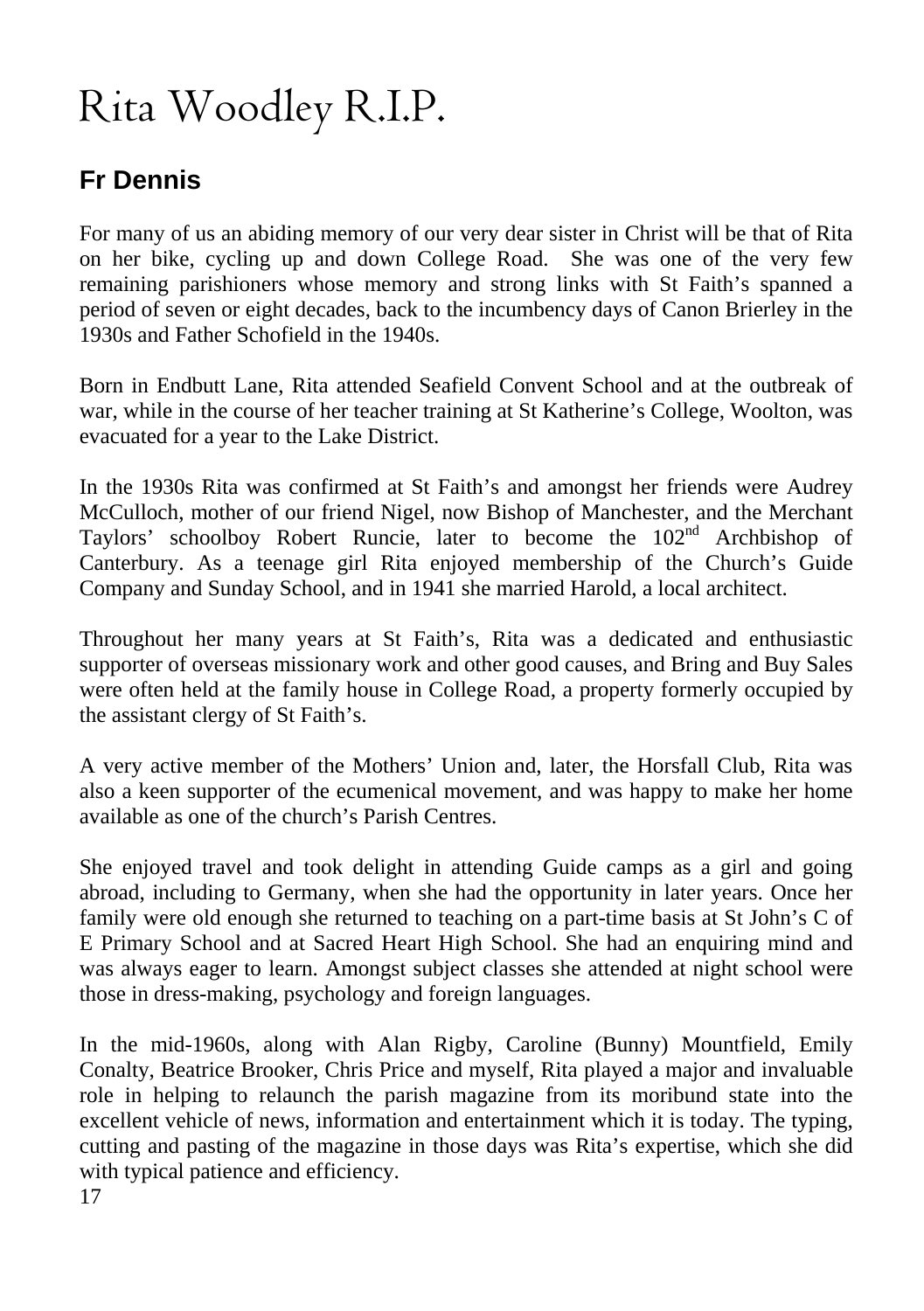Rita was good at keeping in touch with some of those who had moved on from St Faith's to pastures new, and the reliable way in which she kept them in contact with the church was greatly valued and appreciated.

Following the diagnosis and treatment of leukaemia in the early 1990s, Rita showed great fortitude and resilience and was able to continue her interests and involvement in church life right up to the time of her final admission to hospital.

Rita will be sorely missed by all of us who were privileged to have known her. She was a cheerful, warm-hearted, faithful and devoted member of the church to which she gave exemplary service and loyalty over so many years. In praying for the eternal rest and repose of her soul, we assure Richard, Angela, John, Margaret and Henry of our prayers and deepest sympathy, and we give grateful thanks to God for the life and witness of our much-loved friend.

---------------------------------------------------------------------------------------------------------

This 'housewives' prayer' comes from a book called 'I've Got To Talk to Somebody God' by Marjorie Holmes. It was given to my Mum by a dear friend of hers in 1969.

# The Message

Oh, God, my God, you have taken my mother away and I am numb with shock.

I see her apron still hanging behind the kitchen door. I see her dresses still in the wardrobe, and her dear shoes there upon the floor.

Her house is filled with her presence. The things she so recently used and touched and loved. The pans in the cupboard. The refrigerator still humming and recent with her food. The flowers she had cut still bright in their bowl upon the table.

How quickly you called her, how mercifully. She simply stopped what she was doing and looked up – and you were there.

She was ready. She was always completely ready. Yet she must have known that she was going soon. There were bookmarks in her Bible at these passages:

"Though I speak with the tongues of men and of angels and have not charity. . . ." Surely this was her message to us – to be at peace between ourselves. And:

"When Jesus knew that his hour was come that he should depart out of this world unto the Father, having loved his own, which were in the world, he loved them unto the end."

To the end. She loved us too to the very end.

Help us, who were her children, to draw her near to each other now. And near to her. And through her, nearer to you.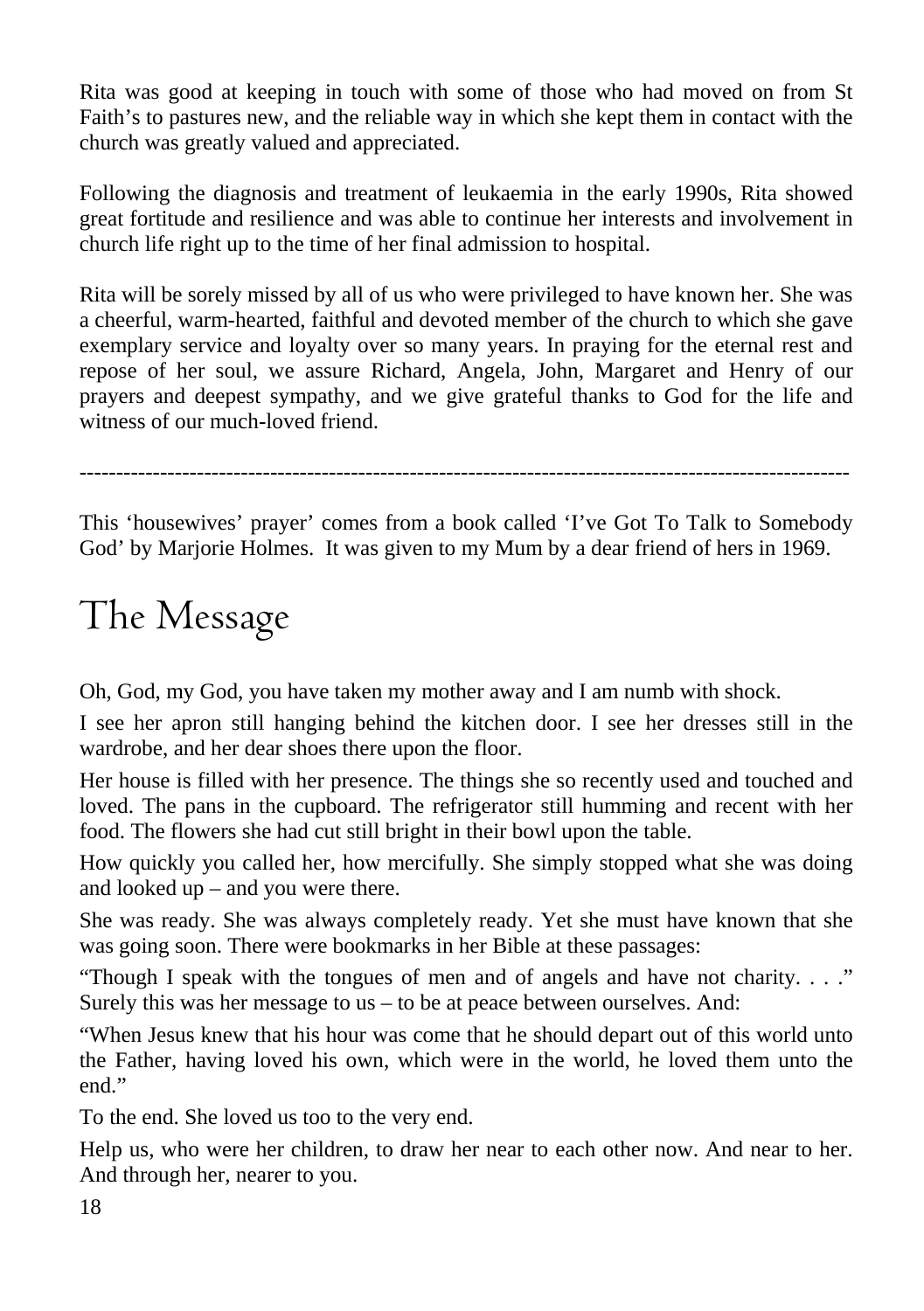### Taking up the Baton **Chris Price**

Last month, under the title 'The Food of Love' I wrote about the admirable 'Sistema' scheme in Venezuela, whereby a quarter of a million disadvantaged children are immersed in classical music and finding their lives transformed for the better. I made brief mention of a developing 'spin-off' scheme in a deprived area of Scotland, led by Bishop Richard Holloway, and hoped it might be able to achieve equally great things in our own land.

What I didn't then realise was that there is a strong local link between Sistema Scotland and our own community. Robin Panter is one of six profesional musicians spearheading this exciting project to bring music to some 200 children from the severely deprived Raploch estate in Scotland. He is a talented viola player, who has taken a sabbatical to work with the project. He has played for us in more than one of our Summer Saturday concerts, and his father, Ricky Panter, is the Archdeacon of Liverpool, the vicar of St John and St James in Bootle, and happy to describe himself as a friend of St Faith's.

He pointed me in the direction of a recent article in *The Guardian* by Charlotte Higgins, explaining the project its purposes and its Latin American origins, and from which I quote. The Venezuelan scheme's aim is 'to instil discipline and comradeship, with the orchestra as both its instrument and guiding metaphor. The Sistema has also produced some of the most exciting young musicians working today, among them the 27-year-old conductor Gustavo Dudamel, music director elect of the Los Angeles Philharmonic, and Edicson Ruiz, the bassist who, at 17, became the youngest ever member of the Berlin Philharmonic. According to Simon Rattle, "There is nothing more important in the world of music than what is happening in Venezuela".'

The article goes on to outline the special aims of the Scottish offshoot, and to bring it even closer to us. 'It was for its powers of social transformation that the Sistema caught the eye of Richard Holloway, chair of Scottish Arts Council and the radical former Bishop of Edinburgh. It has also attracted the attention of musicians in England - Julian Lloyd Webber is launching a similar scheme, starting with three groups based in London, West Everton and Norwich.'

Richard Holloway's proposals coincided with a big project by the Scottish Executive to regenerate the area – and it has had its critics. 'They have focused on two points: first, that the nation already has its own, successful music education system; and second, that importing a scheme based on the social and economic particularities of Venezuela could either be simply ineffective in Scotland, or require so much adaptation to local 10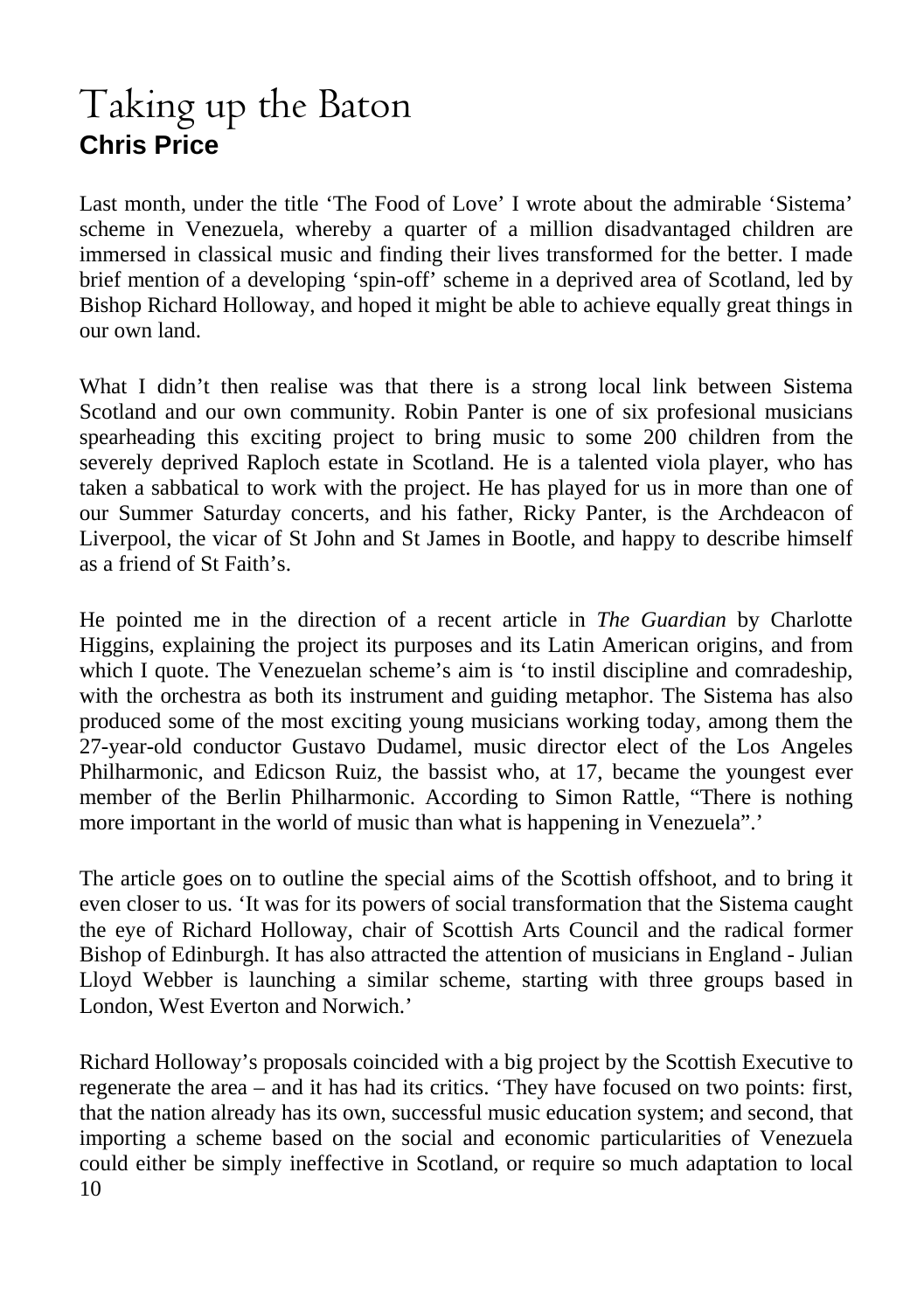circumstances as to fatally dilute it.' But Holloway doesn't agreee, believing that existing schemes do little for young people in estates like Raploch, and he is sure that "the Sistema can be made to work anywhere. The kids are different, but they have the same need for love and a capacity for joy." And both Charlotte Higgins, visting the scheme, and Robin Panter, immersed in it professionally, can see real signs of progress in the relatively short time Sistema Scotland has been going.

Half the children in the Raploch scheme have some involvement with social services. 'We can't fix the problems,' the scheme's director Nicola Killean says, 'but we can equip the child with an alternative community and the skills to grow up and make their own choices - and, I hope, be whatever they want to be.' Robin Panter takes up the story. 'All of us are stunned by how interested the children are and how much they are working together - and how the parents have come on board. People ask: are these the same kids? They walk in a straight line. They have respect for the instruments and each other. It's amazingly powerful. I feel personally responsible for them - how you speak to them, what environment you set up, seems so precious to their development. You become part of those children's lives. If that goes well, it's so invigorating.'

One of Killean's first jobs was to appoint the music teachers, part of whose task has been to turn European music-teaching methods on their head. In north American and Europe, the focus tends to be on individual tuition and practice. In Venezuela, the idea is always communal: children are taught through playing together in orchestras, right from the beginning. Older kids teach younger ones; the inspirational Gustavo Dudamel was already conducting as a young teenager.

Parents, children and the local community are increasingly enthusiastic about the scheme. 'The potential stumbling block is money. Holloway and Killean want to extend the scheme, and Glasgow is interested. But, says Holloway, "I need another couple of million to guarantee the next five years." It's small beer when put in the context of, say, the £180,000 it costs annually to keep a child who turns to crime in secure accommodation. "I think the government should step up to this," Holloway says. "This is how the country should be thinking. We can't afford not to do this".

Hats off, then, to the dedicated people who run this scheme and are seeking to expand it further – and on our own doorstep. Two last comments. It is heartwarming to see the church, even if peripherally, involved in this sort of splendid enterprise. And secondly, wouldn't it be marvellous if Liverpool, always so wonderfully passionate about all kinds of music, could take up the baton with equal success. Might the West Everton children be performing for us at St Faith's one Summer Saturday before too long?

### Squeezing it in again…

We've got colour printing again and at a competitive price, thanks to the Archdeacon's Magic Machine. For a paltry £20, sponsors can fund a run of a front and back cover or two pages of colour photos. The editor or the vicar will be delighted to hear from you! 20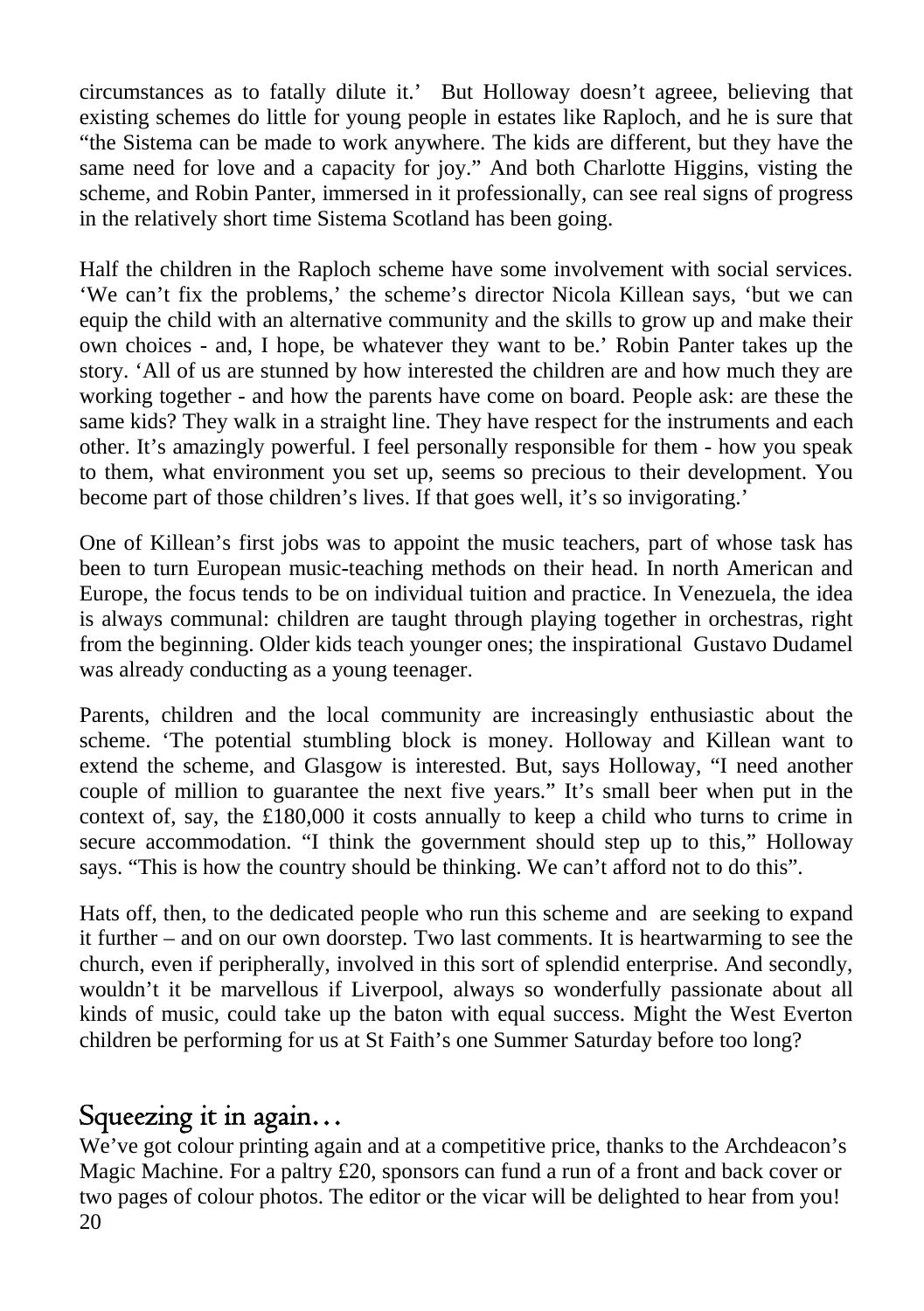# Observations on Modern Life

**A bus station** is where a bus stops. A railway station is where a train stops. On my desk I have a work station…

**A flashlight** is a case for holding dead batteries.

**A good scapegoat** is nearly as welcome as a solution to the problem.

**Why do they** lock petrol station toilets? Afraid that someone will clean them?

**Did you hear** about the dyslexic, agnostic, insomniac who stayed up all night trying to decide if there really is a Dog?

**Why is it** that when we talk to God we're said to be praying, but when God talks to us, we're said to be schizophrenic?

### Here to Worship: a Dialogue

*First church member:*  I didn't like the hymns much, Or those modern tunes, did you? And as for Common Worship – Give me 1662.

*Second church member:*  This worship is so boring, Rigid, staid, un-free. Old hymns, old prayers, old everything, So un-cool, so un-me.

*Both together:*  We really love you, Father God, And want to learn to love you more, So, please, will you remind us Who this Act of Worship's for?

*From 'Focus', the magazine of St Mary the Virgin, Davyhulme, Manchester* 

# The St Faith's 100+ Club

The February Winners

- 1 19 Peter and Karen Lunt
- 2 123 Fred Vitty
- 3 71 Jacky Dale
- 4 100 Linda Nye
- 21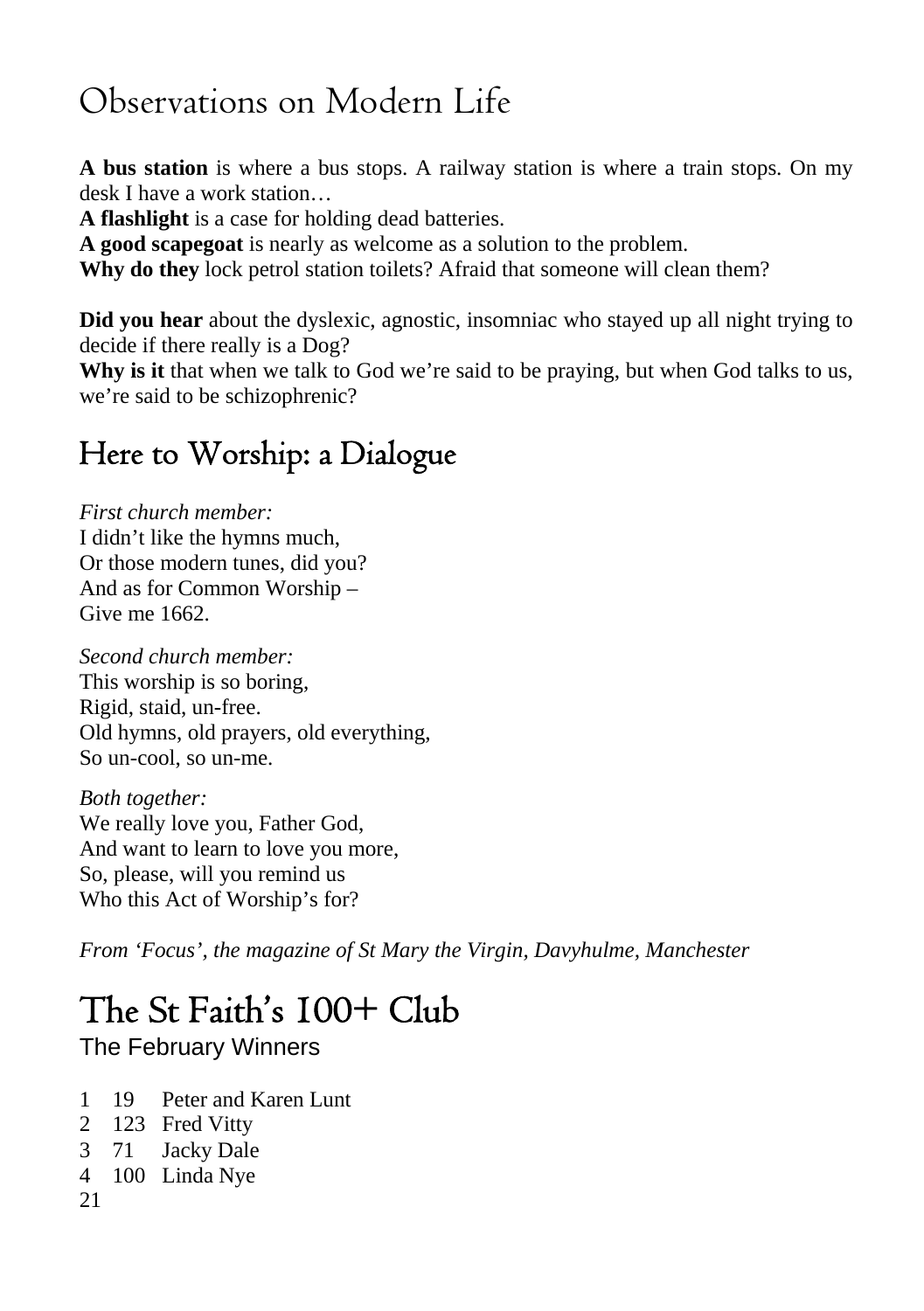### Praying for the President Chris Price

It is so easy – and trendy - to be cynical about the U.S.A. And indeed from our 'cool' British viewpoint there is plenty to have been cynical about in recent years. Not just what we may choose to think about the Iraq war, or Guantanamo Bay, or the previous President's foreign policies in general and command of our language in particular. There are the easy assumptions of superiority we make towards an ex-colony, its modes of speech, its brashness and lack of proper tradition, not to mention the dress sense and growing obesity of many of its citizens. The liberal press has had a prolonged field day over these issues and many more and, even if in many cases it has appeared to be a case of the pot calling the kettle black, such attitudes have been understandable. But a few weeks ago everything seemed to have changed.

Like millions more, I followed the long process that led up to January 20th and, of course, the day of pomp and circumstance culminating in the colourful and moving inauguration of Barack Obama as the 44th President of the United States of America in front of an audience of some two million spectators – and half of the world..

Quite obviously, the day was special for many reasons. This was the first African American president in history, the first with roots outside America – and many other 'firsts' to boot. He has been feted throughout the free world as one who can change the face of America and make a new beginning in the world. The tears of those whose quite recent ancestors were heartlessly segregated, denied franchise and status and, indeed, treated as slaves spoke volumes. An amazing approval rating of 80% gives him an unrivalled base for doing what he has pledged to do.

All of which gave me cause for rejoicing as I watched the day unfold. And if all this leads to the vast power and influence wielded by the world's most powerful man in charge of the world's greatest superpower being used for the good of that world and its suffering nations, and if it begins to bring an end to the divisions which have prompted our cynicism and coldness in the last decade or so, we shall be truly blessed in the years to come.

What actually prompted these reflections was the opportunity to compare and contrast the way two nations celebrated great state occasions. Both are accomplished at stagemanaging ceremonial and handling great crowds. Both are aware that they are producing great theatre and orchestrating occasions which will make history. Both understand the importance of tradition and ritual as constants in a changing world. Both (if you are talking about our coronations and other major royal events) pay homage to religion and incorporate its rituals to a greater or lesser degree. But there are significant differences too.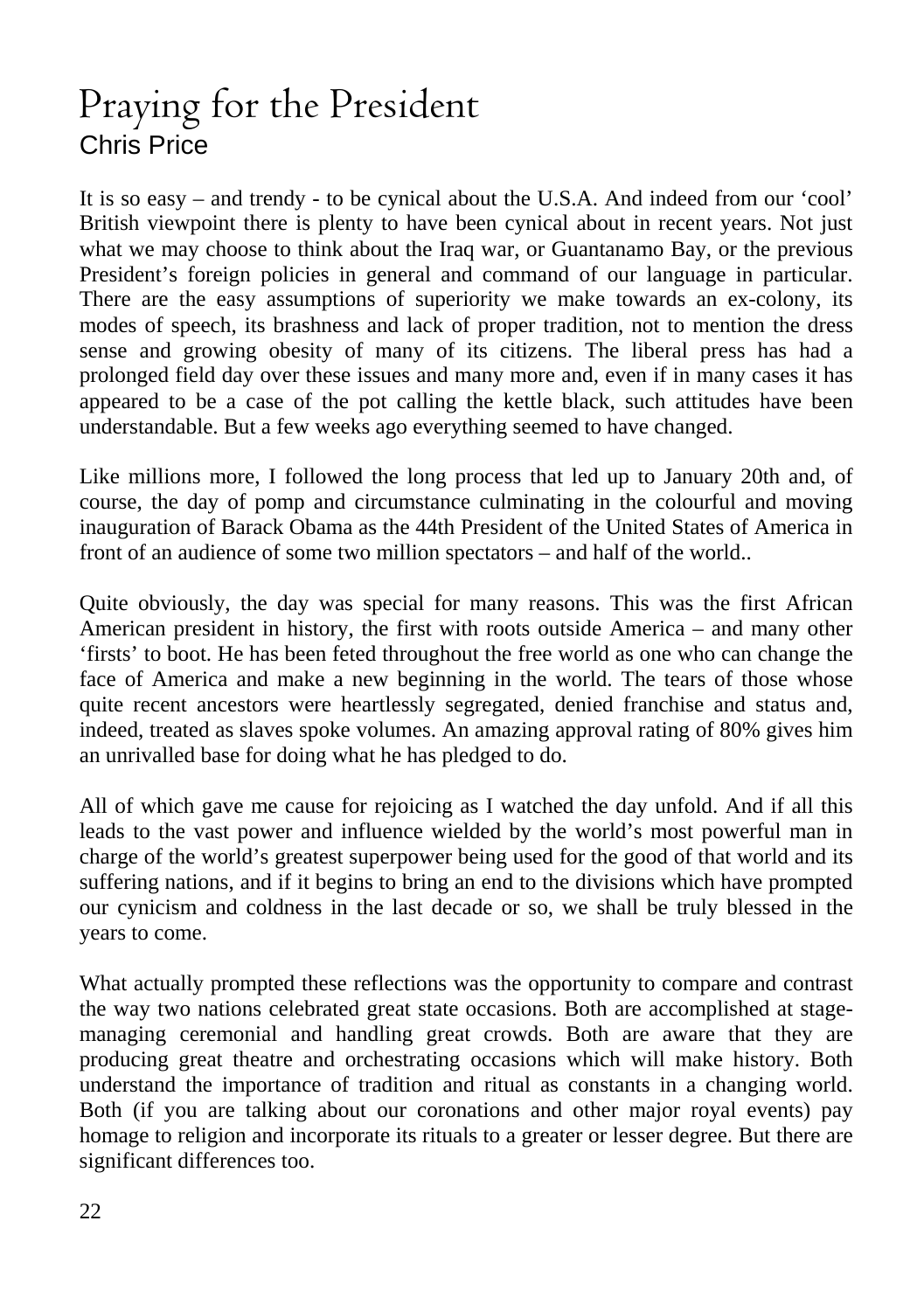In Washington the ceremonial was basically secular: senators and the like acted as MCs and made the introductions, while judges administered the oaths of office. There is no equivalent to the Established Church in America, nor daily worship in schools and debating chambers – quite the reverse in fact. But there were impassioned bidding prayers and an eloquent and lengthy blessing, both by evangelical ministers, unashamedly and publicly invoking God's help and strength and speaking as if to a nation of faith and belief. The Lord's Prayer was said resoundingly by all (as far as one could tell) of the vast crowd present, including the great and good from the President down – and of course President Obama very clearly put all that he hoped to do in a religious context, and with honourable mention of the Muslim faith. There were no signs of fashionable scepticism nor public unbelief, and the people of America were seemingly entirely happy that this should be so.

Of course, our great royal occasions are, for Christians, rightly enshrined in the Church and its rituals. But not so with our State. The notorious Alistair Campbell made it clear that 'we don't do God' – and Tony Blair was at pains not to bring God into public debate nor to voice his undoubted Christian convictions in public. He was even mocked on TV for not denying the possibility that he and George Bush might have prayed together – as if owning and practising faith somehow invalidated rather than enhanced judgement and integrity. Such evasion, and such mockery, would be entirely foreign to the leaders and people of the U.S.A.

This writer joins all those millions in wishing Barack Obama every blessing and success in his great and daunting task and hopes and prays that under God the world may become a more peaceful and happy place. Unlike Mr Campbell, he, like the new President, does 'do God'. But he remains intrigued by the contrast between a nation which enfolds its ceremonies in the trappings of received religion while publicly repudiating and often undermining it – and one which gives its churches no public place in its state rituals yet which is not ashamed to commit its leaders and policies to an openly Christian statement of faith. Which of the two best deserves to shape the future of a world in crisis?

# Spirit of the Age

The Happy Egg Company's new six-pack of eggs bears the warning: 'Allergy advice: contains eggs' inside the lid. A spokesman defended the decision from criticism, saying: 'We have to cover all eventualities.'

UK Coastguards must now fill out a risk assessment before responding to emergencies, detailing 'reason for journey.'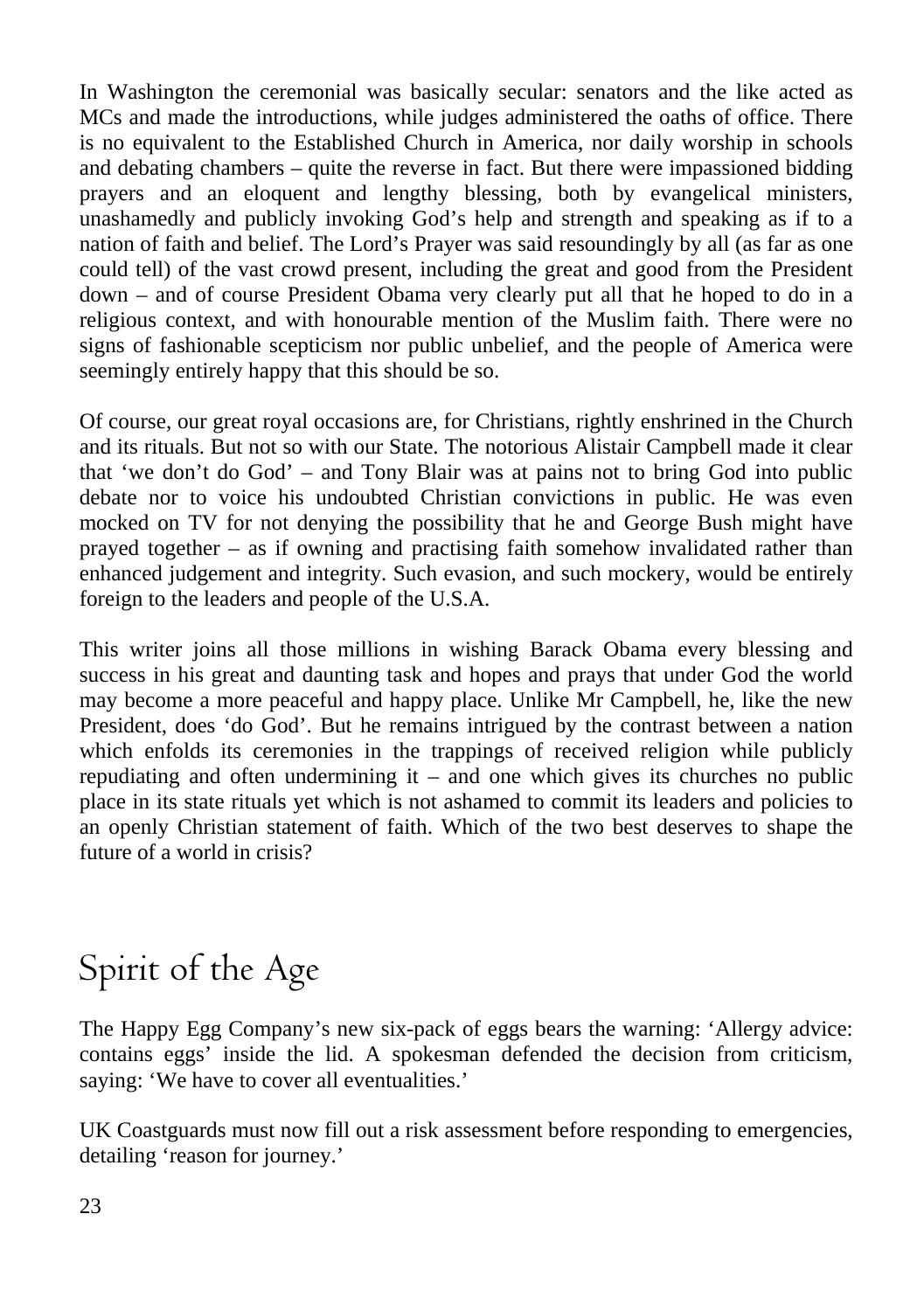# *A Reflection for Passiontide from Fr Dennis*  Three Trees

Once upon a time in a forest in Palestine there were three young trees. These trees had been planted at the same time and grew next to each other, and as they grew they used to share their hopes and their dreams for the future. Although they had seen nothing of the world they knew from deep within themselves that something special and wonderful was planned for each one of them.

"I know what I shall be," said the first tree. "I shall be made into royal furniture. I can just see myself as a great throne covered in gold. A great king will sit in me when he receives all his courtiers and subjects and ambassadors. I can't wait for this to happen."

"I also know what will become of me," said the second tree. "I shall be used to make a great ship. I will travel all over the world seeing wonderful, exciting peoples, carrying rich passengers and splendid cargoes. I can't wait to grow up so that I can be cut down and begin this great journey."

But the third tree was different. "I don't want to be cut down," he said. "I want to stay here and provide shade for people to sit in and shelter from the heat. I shall then be a sign pointing them up to heaven and giving them protection from the bad weather on earth."

The day came when the woodcutters arrived in the forest. When they reached the three trees the first two trees were excited. "Hooray," cried the first tree as he fell. "Now I shall go to become a throne for a great king." "Hooray," cried the second as he fell. "Now I shall become a ship to carry great people." "No, no!" screamed the third tree, as the woodcutters started on him. "I want to stay here and be a protection for families and a sign pointing to God." But woodcutters do not listen to trees, and he fell too.

Unfortunately when the trees were chopped up they turned out not to be very good wood. The first tree did not become a throne in a great palace. But a farmer took parts of his wood and made them into rough farmyard furniture. He was deeply ashamed to find himself carrying hay for animals to eat, stuck in the corner of a dirty stable, until one cold night a small baby was placed in the hay and he found himself bearing the King of all Kings, the Lord of all Lords.

And the second tree did not turn out to be a great ship. He was right, though, that he would become a boat: a small, dirty, fishing boat on a small lake. And he began to smell of the fishermen's feet that walked over him, and of fishs and other filth. He too was ashamed until one day he realised that a new pair of feet were standing on him as the greatest teacher of all time stood in this boat to speak to the crowds of people.

But the third tree had the worst time of it. No one wanted him. Not even the firewood sellers. He lay somehow forgotten in a corner of the yard hoping someone would notice him and use him. And then when someone did take him he wished they hadn't. To his terrible 24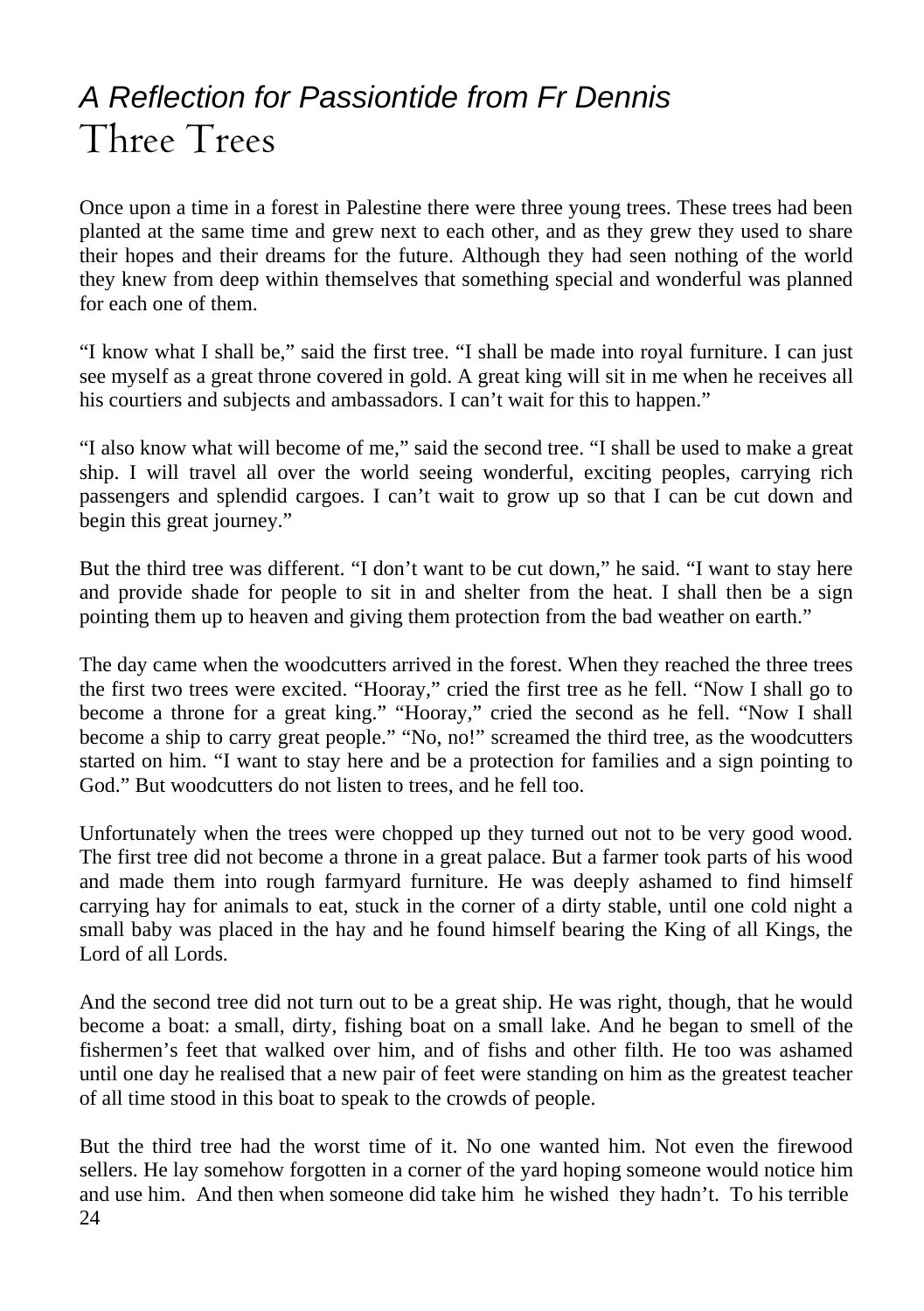shame and grief, he found soldiers nailing a man to him to hang him up until he died. But as he man hung there the tree realised that after all his great dream had come true. He would stand there for ever casting a shade to shelter people from the storms of life and pointing upwards to heaven and God.

# Dorothy Parry R.I.P.

### *The sermon preached by Fred Nye at the funeral of another much-loved member of St Faith's congregation.*

When we have lost someone close to us, words fail us. How could even the greatest poet express for us a whole human person, a whole life? And so it is with Dorothy today – it is perhaps our affection for her, our feelings, our memories which will speak louder than mere words.

I first met Dot in the late 70's when she joined one of our church House Groups. My first impression was of someone very warm and very gregarious. Just joining that group was so typical of Dot: getting involved with her church, trying something different, getting to know new friends. She has been described by one of her family as 'a breath of fresh air'. Throughout her life she always enjoyed other people's company, and sharing with them her love of the countryside and the seaside, of travel and of music. And so she was a great enthusiast for outings of all kinds, whether it was weekends with the Ramblers Association, church coach trips or visits to the Phil. She travelled extensively in Europe, and was fond of reminiscing about a visit to the Holy Land which had left a lasting impression on her. I believe her love of travel had started very early on - she took her teenage sister Rosemary on a trip to Paris soon after the war; quite an intrepid venture before the days of package holidays.

After working as an office manager, Dorothy became a Social Worker with 'the Corpy'. She got involved in the field of Mental Health, which she obviously enjoyed greatly. Her robust and often wry brand of Liverpudlian humour no doubt saw her through! But here was revealed another aspect of Dot's character, her caring nature and her concern for those in need, both as is so often the case reflecting her upbringing. Dot had grown up in a warm and loving family and she spoke with much affection, not only about her parents and sister, but also about her extended family of cousins and aunts. For years she helped look after her mother who had lost her sight, and after her mother's death Dot cared for her Aunty Polly, in the family home. I'm pleased to say however that this relationship was not entirely one-sided. In her time Polly had been a wonderful cook, and she passed these skills on to Dot. You never refused if you received an invitation to Dot's for tea and cakes!

Dorothy had known her beloved Charles long before they were married, as a close companion on many social occasions and on Ramblers walks and Holiday Fellowship breaks. At last, when Dot's family commitments came to an end (and also when Charles had arranged the house in Courtney Avenue to Dot's satisfaction!) they were 25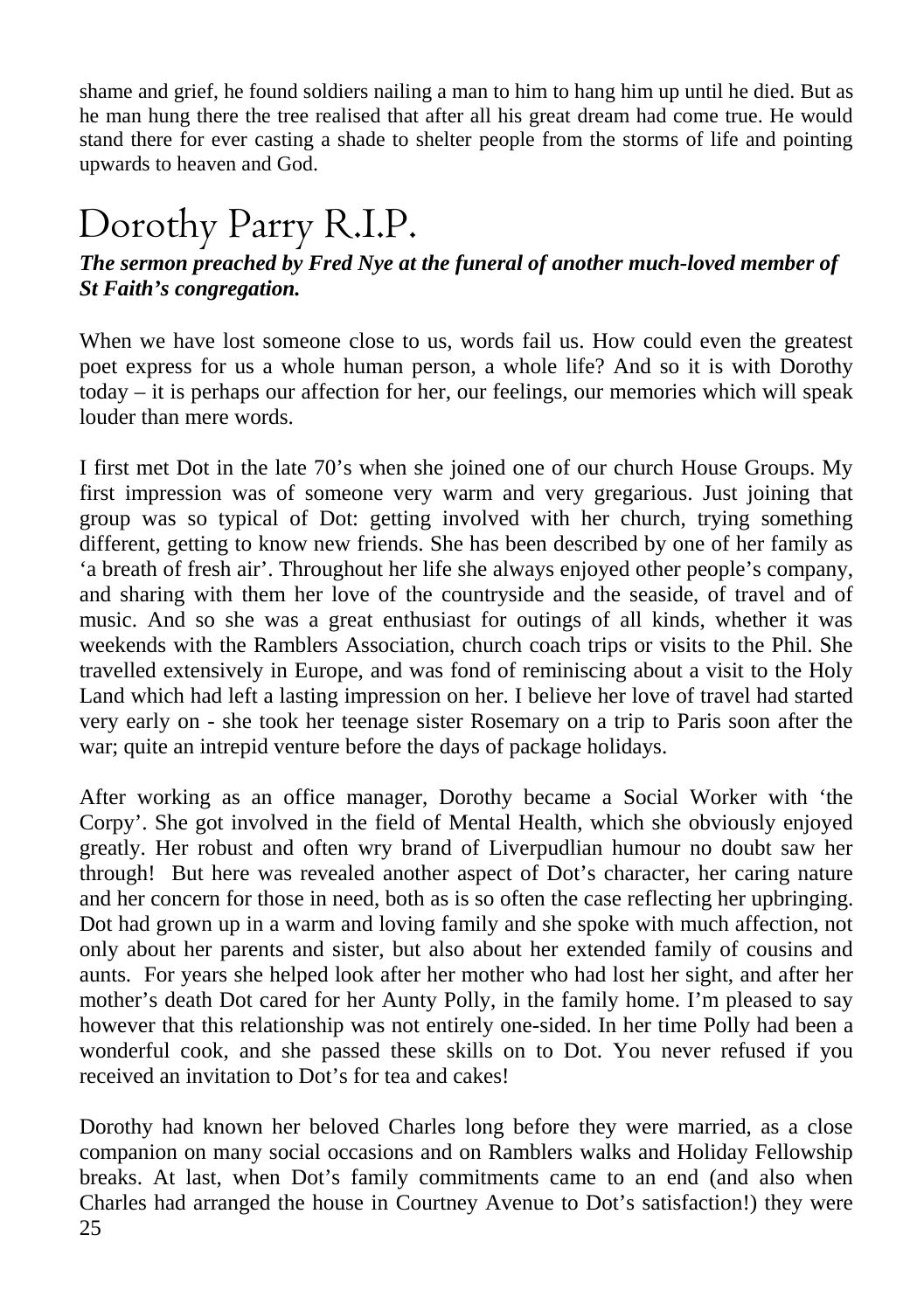married, in 1978. The two of them were very close, and particularly so after Dot was the innocent victim of a horrifying road crash in 1982, sustaining fractures and a severe brain injury, It is a great tribute to Dot's fortitude, and to Charles' care and understanding, that few people were aware of the severity of Dot's injuries or their aftermath. Sadly, Dot never had children but always enjoyed their company and was in great demand as a godmother. To say that that Dot and Charles' short marriage was a happy one is an understatement, and when Charles died from a heart attack in 1987 Dot found the subsequent loneliness hard to bear. Just days before he died, Charles had told her 'It just gets better and better, doesn't it?'

Dot's final years were marred by chronic illness and by slowly diminishing mobility and independence. At times she would yearn for the old days when she could still socialise, and walk the fells, and travel the world. Yet one journey she would always undertake whatever the odds, and however she was feeling: and that was the trip to St. Faith's every Sunday morning to join her local Christian community in worship – the weekly celebration of Our Lord's death and resurrection - and in sharing in the fellowship meal of the Eucharist. I'm sure she did this, not through a sense of obligation, but because her faith was as familiar and as natural to her as any other part of her daily life. And incidentally you may be wondering why we are singing a hymn about the Wise Men at Dorothy's funeral. It's because Dot was born on 6th January, the feast of the Epiphany, and of course we are still in the Epiphany Season. And the words seemed particularly appropriate for someone with a life-long love of travel, someone who has at last reached her journey's end: 'And when earthly things are past, bring our ransomed souls at last, where they need no star to guide, where no clouds thy glory hide.'

It is indeed difficult to find words to describe a personality and a life. It is even more difficult to know or to find words for that place beyond death which we cannot visit until we die ourselves. And so for all of us today we come up against the mystery of death and are faced with the problem of how, in our grief we can make sense of it. But Christians down the ages have always seen in the love and care that we give to one another, a small reflection of the love and care which God our Creator gives to us his children. And in the resurrection of Our Lord Jesus Christ we share, with Dot, God's promise that even death itself cannot separate us from his love. None of us can know with certainty what lies beyond the grave, we only know that nothing in this world or the next can separate us from the love of God in Christ Jesus Our Lord.

Dot, we wish you Godspeed on your journey to that Holy Land where you will find fulfilment, light and peace. We pray that, surrounded by the love you have given and received on earth, you may be enfolded for all eternity in God's boundless love. We pray that you will enter joyfully into that new community which waits to welcome you, the community of heaven. And we pray that you will forever enjoy the nearer presence of Our Lord 'where mourning and crying and pain will be no more, for the first things will have passed away'.

For the eternal God is your refuge, and underneath are the everlasting arms. 26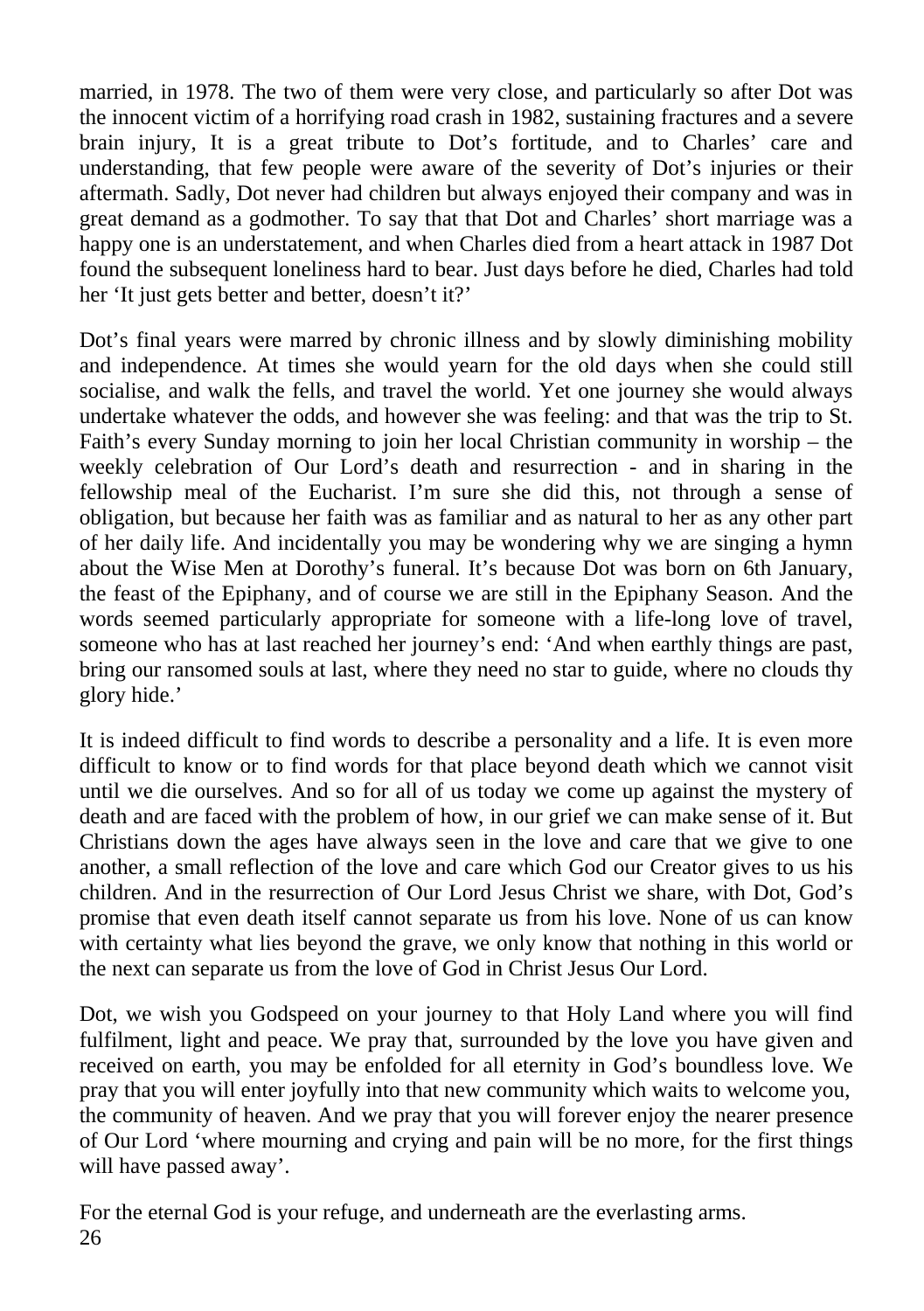# The Parish Directory and Church Organisations

### **VICAR**

Fr. Neil Kelley, The Vicarage, Milton Road, Waterloo. L22 4RE Tel 928 3342; fax 920 2901; mobile 07980 872203; e-mail: frneilkelley@tiscali.co.uk **PARISH ADMINISTRATOR and CHURCH BOOKINGS**  Liz Mooney, Parish Office, 32 Brooklands Avenue 928 9913 (usually Monday to Wednesday 9.30 am – 4.30 pm) email parishadministrator@btinternet.com **VICAR'S P.A.**  Mrs Joan Tudhope, 16 Galloway Road, Waterloo. L22 4QX. 474 9923 email: W.Tudhope@blueyonder.co.uk **ASSISTANT PRIESTS**  Canon Peter Goodrich, 16 Hillside Avenue, Ormskirk, L39 5TD 01695 573285 Fr. Dennis Smith, 16 Fir Road, Waterloo. L22 4QL. 928 5065 **READERS**  Dr Fred Nye, 23 Bonnington Avenue, Crosby. L23 7YJ. 924 2813 Mrs Jacqueline Parry, 21 Grosvenor Avenue, Crosby. L23 0SB. 928 0726 Mrs Cynthia Johnson, 30 Willow House, Maple Close, Seaforth, L21 4LY. 286 8155 **CHURCH WARDENS**  Mr Leo Appleton, 37 Molyneux Road, Waterloo. L22 4QY. 079695 13087 Mrs Kari Dodson, 51 Stafford Road, Southport. PR8 4LX. 01704 565725 **DEPUTY CHURCH WARDENS**  Mrs Judith Moizer, 1 Valley Close, Crosby. L23 9TL. 931 5587 Mrs Rosie Walker, 17 Mayfair Avenue, Crosby. L23 3TL. 924 6267 **PCC SECRETARY**  Mrs Judith Moizer, 1 Valley Close, Crosby. L23 9TL. 931 5587 **TREASURER**  Mr David Jones, 65 Dunbar Road, Birkdale, Southport PR8 4RJ. 01704 567782 **GIFT AID SECRETARY**  Mrs Cathy Taylor, 152 Stuart Road, Crosby. Liverpool L23 0OO. 286 2710 **HALL BOOKINGS**  Mrs Ruth Winder, 36 Milton Road, Waterloo. L22 4RF. 474 3633 **TUESDAY OFFICE HOUR:** 6.30 – 7.30 pm (wedding and banns bookings) Mrs Lynda Dixon, c/o the Vicarage. 928 7330 **BAPTISM BOOKINGS**  Mrs Joyce Green, 14 Winchester Avenue, Waterloo, L22 2AT. 931 4240 **DIRECTOR OF MUSIC**  Mr Sam Austin, Apt 13, Gladstone Court, Upper Parliament St, Liverpool L8 7JY 07921 840616. Email [samOaustin@googlemail.com](mailto:samOaustin@googlemail.com) 27

**ASSISTANT DIRECTOR OF MUSIC**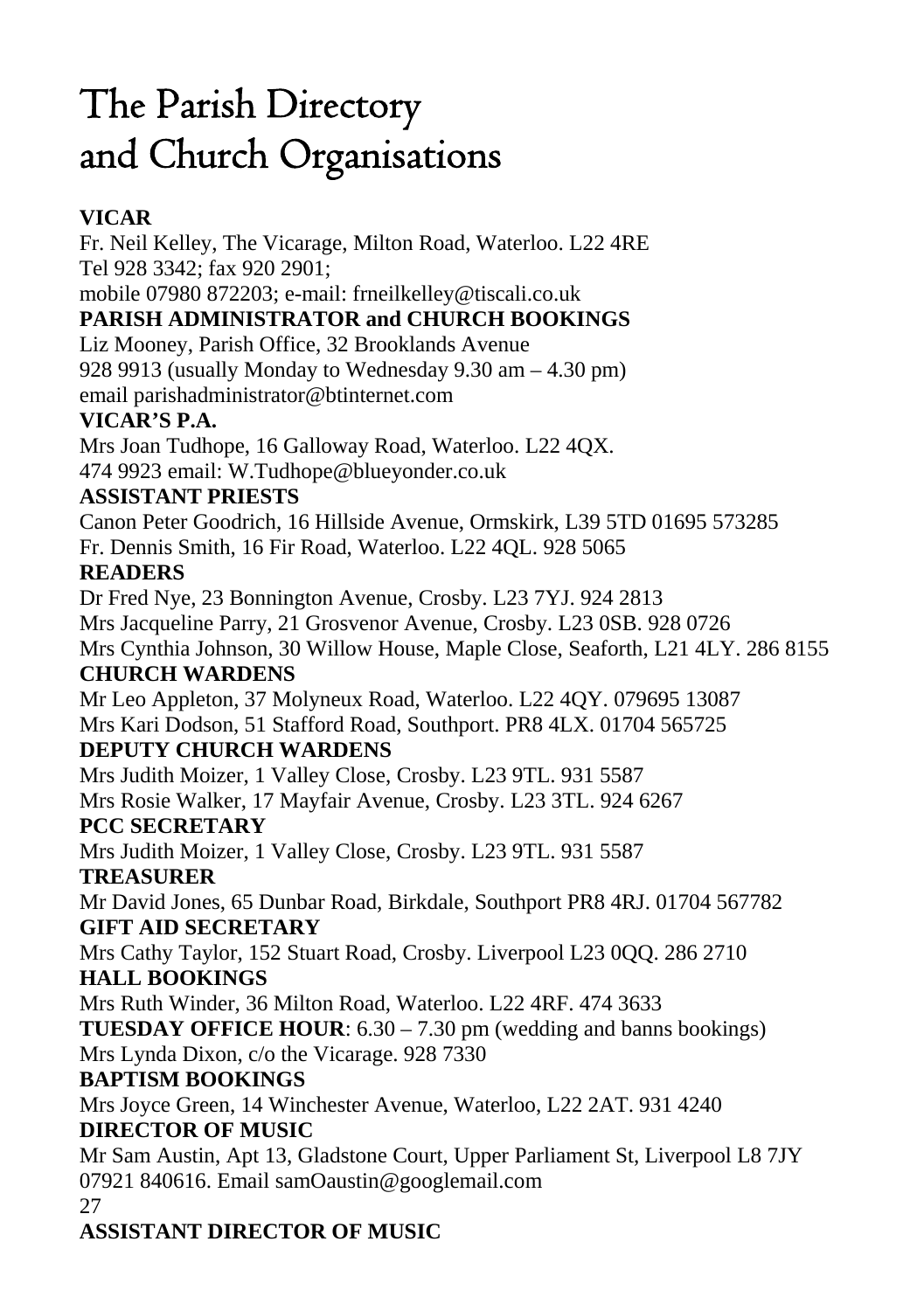Mr Stephen Hargreaves, 86 Molyneux Road, Waterloo. L22 4QZ. 07939 119220 **SACRISTAN**  Mr Geoff Moss, 13 Galloway Road, Waterloo. L22 4QX 07846 306 500 **ASSISTANT SACRISTAN**  Mrs Judith Moizer, 1 Valley Close, Crosby. L23 9TL. 931 5587 **SENIOR SERVER**  Mr Ken Bramwell, 93 Rimrose Valley Road, Crosby. L23 9TF 924 9894 **CHILDREN'S CHURCH**  Sunday 11.00 am in the Church Hall. Angie Price 924 1938 **CHILD PROTECTION OFFICER**  Mrs Linda Nye, 23 Bonnington Avenue, Crosby. L23 7YJ. 924 2813 **CHURCH CENTRE**  1, Warren Court, Warren Road, Blundellsands **MEN'S GROUP**  Sunday 8.00 pm monthly. Rick Walker 924 6267 **CUB SCOUTS**  Tuesday 6.30 - 7.45 pm. Alan Jones 284 7038/07761 960671 Thursday 6.30 - 7.45 pm. Mike Carr 293 3416 **SCOUTS**  Tuesday 8.00 - 9.30 pm. George McInnes 924 3624 **RAINBOWS**  Monday 4.45 - 5.45 pm. Geraldine Forshaw 928 5204 **BROWNIE GUIDES**  Monday 6.00 - 7.30 pm. Sue Walsh 920 0318 Mary McFadyen 284 0104 **CHOIR PRACTICE**  Friday 7.15 pm - 8.30 pm. Sam Austin 07921 840616 **MAGAZINE EDITOR and WEBSITE MANAGER**  Chris Price, 17 Queens Road, Crosby. L23 5TP. 924 1938

The **April 2009** *'Newslink'* will be distributed on or before **Sunday, March 22nd**. Copy by **Sunday, March 8th**, please - but all contributions are welcome at any time.

Church website **[http://www.stfaithsgreatcrosby.org.uk](http://www.stfaithsgreatcrosby.org.uk/)** email **cdavidprice@gmail.com**